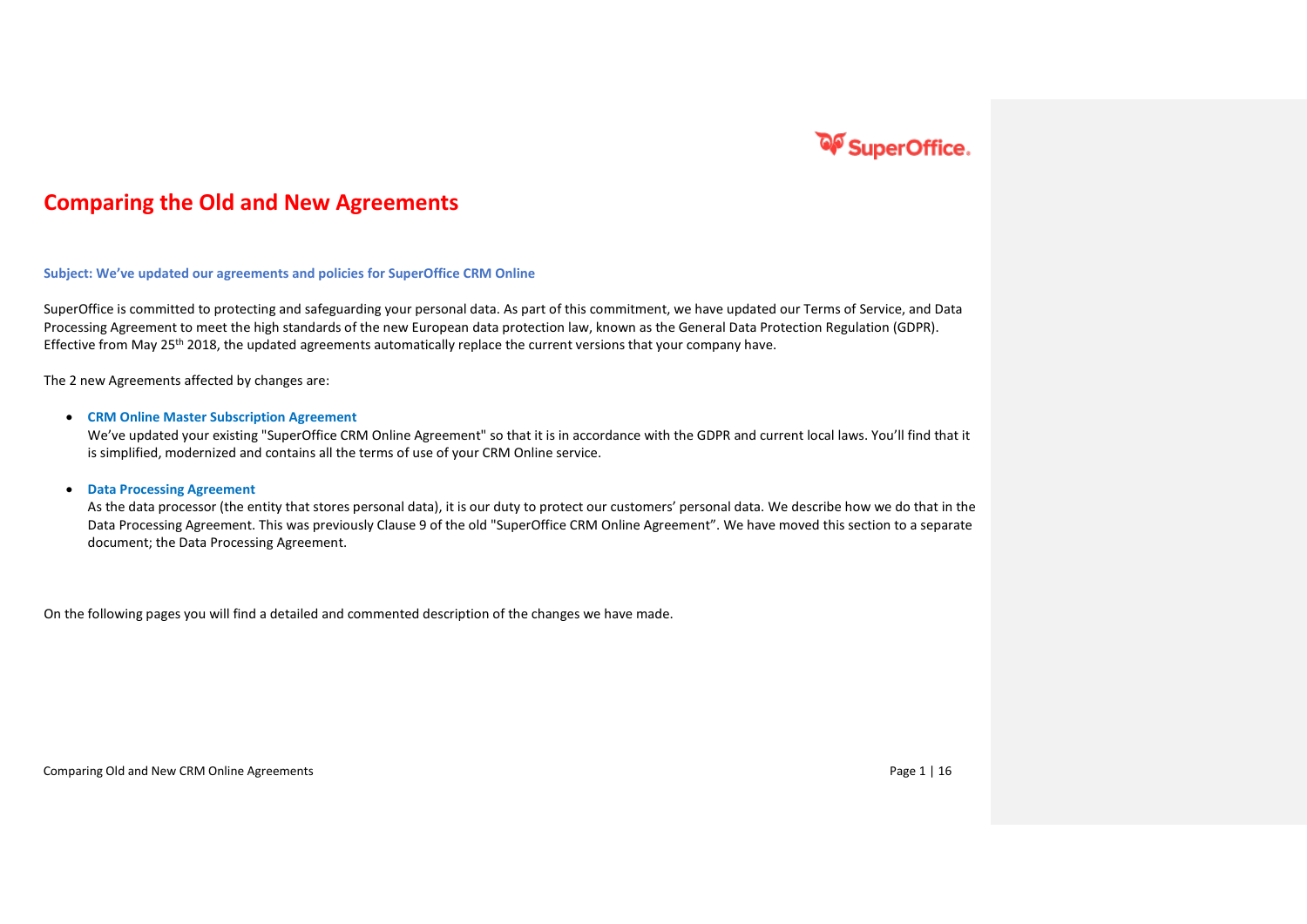

**Master Subscription Agreement.** To give you an overview of the changes in the documents, we have made a comparison between the old and new agreements below. In this comparison we have highlighted the key changes to note. This comparison is only in English. The **Data Processing Agreement** is commented in section 9 in the table below.

| <b>Section</b> | <b>New Agreement</b> (Master Subscription Agreement – MSA)                            | <b>Old Agreement (CRM Online Agreement)</b>                                       |                                                                             |
|----------------|---------------------------------------------------------------------------------------|-----------------------------------------------------------------------------------|-----------------------------------------------------------------------------|
|                | The Agreement governs Customer access and use of the SuperOffice CRM                  | The Agreement gives the Customer access and right to use the SuperOffice          |                                                                             |
| Scope of the   | Online service. The Service is operated on SuperOffice-controlled servers and         | Software (access to Software subsequently referred to as "Service") during the    |                                                                             |
| Agreement      | infrastructure and the Customer gets access to the Service via the Internet           | Agreement term with such functionality as the Service has at any time.            |                                                                             |
|                | SuperOffice retains all rights to all elements that the Service consists of. The      |                                                                                   |                                                                             |
|                | Customer is not awarded any license or any usage right beyond what is expressly       | The Service is installed on a server at SuperOffice's facilities and the Customer |                                                                             |
|                | stated in this Agreement. As an integral part of this Agreement, the Customer         | gets access to the Service via the Internet, by logging in using an assigned      |                                                                             |
|                | shall have the right to receive support as defined in clause 6 of this Agreement.     | username and password. SuperOffice retains all rights to all elements that the    |                                                                             |
|                | This Agreement is effective from the date of acceptance. Acceptance is deemed         | Service consists of. The Customer is not awarded any license or any usage right   |                                                                             |
|                | to take place when the Customer starts using the Free Trial or by the Customer        | beyond what is expressly stated in this Agreement. As an integral part of this    |                                                                             |
|                | entering into a paid subscription of the Service by signing the Initial Order Form    | Agreement, the Customer shall have the right to receive support as defined in     |                                                                             |
|                | and a Data Processing Agreement.                                                      | clause 6 of this Agreement.                                                       | <b>Commented [SO1]:</b> This is a formal clarification added to             |
|                |                                                                                       |                                                                                   | the new MSA                                                                 |
|                |                                                                                       |                                                                                   |                                                                             |
| $\overline{2}$ | If the Customer registers for a Free Trial of the Service, one or more of the         | If your register on our website for a Free Trial of our services, we will enable  |                                                                             |
| Free Trial     | services will be enabled, free of charge until the earliest of a) the free trial ends | one or more of our services for you, free of charge until the earliest of a) the  |                                                                             |
|                | after 30 days or b) the date of entering into a paid subscription to the Service.     | free trial ends or b) the date for any services you purchase. This Agreement will |                                                                             |
|                | This Agreement also governs the Free Trial.                                           | also govern the Free Trial.                                                       |                                                                             |
|                | PLEASE NOTE: Any data entered into the Free Trial Service, configurations made        | PLEASE NOTE: Any data you enter into the services, or configurations you do       |                                                                             |
|                | or 3rd Party Add-ons (Third Party Services) activated in the Free Trial will be       | during the free trial, will be permanently lost unless you purchase a             | <b>Commented [SO2]:</b> The old agreement did not point out                 |
|                | permanently lost unless Customer signs a standard Subscription Agreement of           | subscription of the same service before the Free Trial ends. If you decide to     | that if you add 3 <sup>rd</sup> party apps to your free trial, the data you |
|                | the same services as in the Free Trial. Data can be exported before the end of        | purchase the same services you have in the Free Trial before your Free Trial      | enter into them also will be lost, unless you purchase a                    |
|                | the Free Trial Period. When signing up for a standard Subscription Agreement,         | ends, you can continue the use of your data and configurations after the Free     | description within the free trial period.                                   |
|                | the Customer may decide whether to start with a new /clean database, or to            | Trial. Before your Free Trial ends, you can decide to start from scratch with a   |                                                                             |
|                | continue with the data already entered during the Free Trial.                         | new database for the services you purchase.                                       |                                                                             |
|                | You may not use Free Trial if you are a competitor of SuperOffice without a prior     | You may not access the Service if you are a competitor except with our prior      |                                                                             |
|                | written consent from SuperOffice. Accessing the Service for purposes of               | written consent. You may not access the Service for purposes of monitoring        |                                                                             |
|                | monitoring the Service's availability, performance or functionality, or for any       | their availability, performance or functionality, or for any other benchmarking   |                                                                             |
|                | other benchmarking or competitive purposes is prohibited                              | or competitive purposes.                                                          |                                                                             |

Comparing Old and New CRM Online Agreements **Page 2** | 16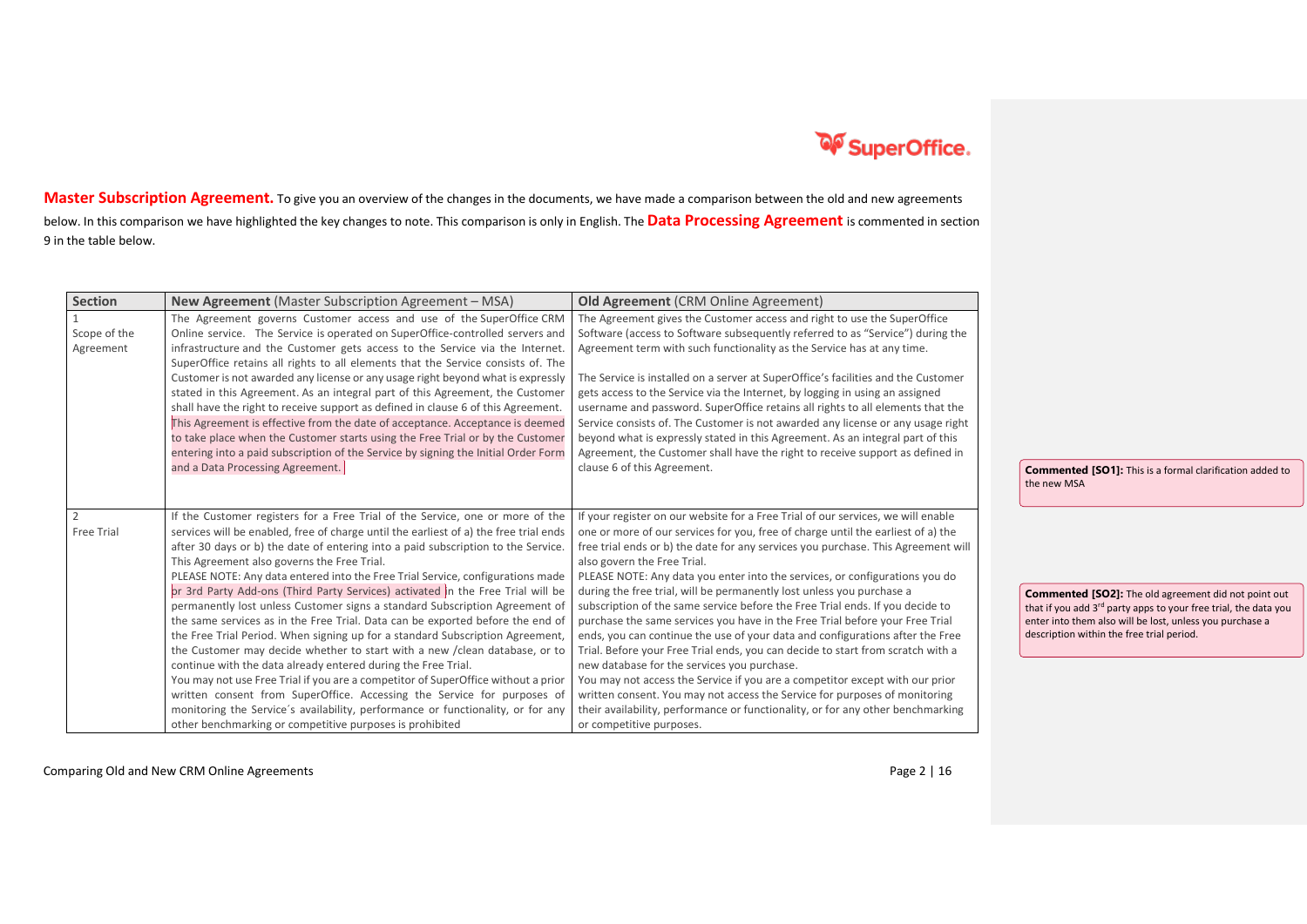

| $\overline{3}$ | "Agreement date" is the date you sign the Initial Order form. The                                                                                                  | "Agreement date" is the date you sign the order form. You are from this date  |
|----------------|--------------------------------------------------------------------------------------------------------------------------------------------------------------------|-------------------------------------------------------------------------------|
| Definitions    | Customer is from this date a customer and we will enable our Service without                                                                                       | our customer and we will enable our Service to you without unnecessary delay. |
|                | unnecessary delay.                                                                                                                                                 |                                                                               |
|                | "Agreement period" is the current Agreement period you are in. This means                                                                                          | "Annual agreement" means that you sign up for 12 months at a time, with       |
|                | the initial Agreement period of 12 months, before it changes to match the                                                                                          | automatic renewal for the same length. The Annual agreement is counted        |
|                | Invoice interval you are in.                                                                                                                                       | from the annual start of the month after Agreement date.                      |
|                | "Customer Data" shall in this Agreement mean all data that the Customer                                                                                            |                                                                               |
|                | stores on SuperOffice's or any of SuperOffice's sub-contractor's servers.                                                                                          | "Agreement period" is the current agreement period of 12 months you are in.   |
|                | "Initial Order form" is used to describe the documents (which include                                                                                              |                                                                               |
|                | information about number of User Plans, Invoice interval, prices, Data                                                                                             | "Invoicing period" is three months and covers the actual monthly subscription |
|                | Processing Agreement, etc.) signed when ordering the Service.                                                                                                      | cost times three.                                                             |
|                | "Invoice interval" is the payment period specified in the Initial Order form or<br>when agreed changed, in writing, at later date. Invoice interval can be annual, | "Current invoicing period" is used when invoicing additional users.           |
|                | bi-annual, quarterly or monthly.                                                                                                                                   |                                                                               |
|                | "Metered Services" is the term used for measuring system resources                                                                                                 |                                                                               |
|                | consumed by Customer. Such resources can be: storage volume, mass mailings                                                                                         |                                                                               |
|                | monthly volume or Customer Center unique monthly logins.                                                                                                           |                                                                               |
|                | "Pay-per-use" is used when actual use of "Metered Services" are exceeding the                                                                                      |                                                                               |
|                | limits included in the Service.                                                                                                                                    |                                                                               |
|                | "Service" means SuperOffice CRM Online - the software-based services that                                                                                          |                                                                               |
|                | are ordered by Customer via the Initial Order Form or provided under                                                                                               |                                                                               |
|                | a Free Trial as described. "Services" exclude content and Third Party Services.                                                                                    |                                                                               |
|                | "Subscription fee" is the total amount charged for using the Service according                                                                                     |                                                                               |
|                | to the Invoice interval.                                                                                                                                           |                                                                               |
|                | "Third Party Services" means products, services, functionality or                                                                                                  |                                                                               |
|                | content provided by Third Party Service providers. These services are designed<br>to be used in conjunction with the SuperOffice Service and most of them          |                                                                               |
|                | are available in the SuperOffice App Store. Third Party Services are                                                                                               |                                                                               |
|                | not governed by this Agreement, but requires separate agreements                                                                                                   |                                                                               |
|                | between Customer and Third Party Service providers.                                                                                                                |                                                                               |
|                | "User Plan" is the name of the plan assigned to an individual user for a                                                                                           |                                                                               |
|                | specific set of functions.                                                                                                                                         | Comn                                                                          |
|                |                                                                                                                                                                    | $\overline{A}$                                                                |

**nented [SO3]:** We have added a number of new definitions to make the agreement easier to read and introduced new terns (like "Metered Services").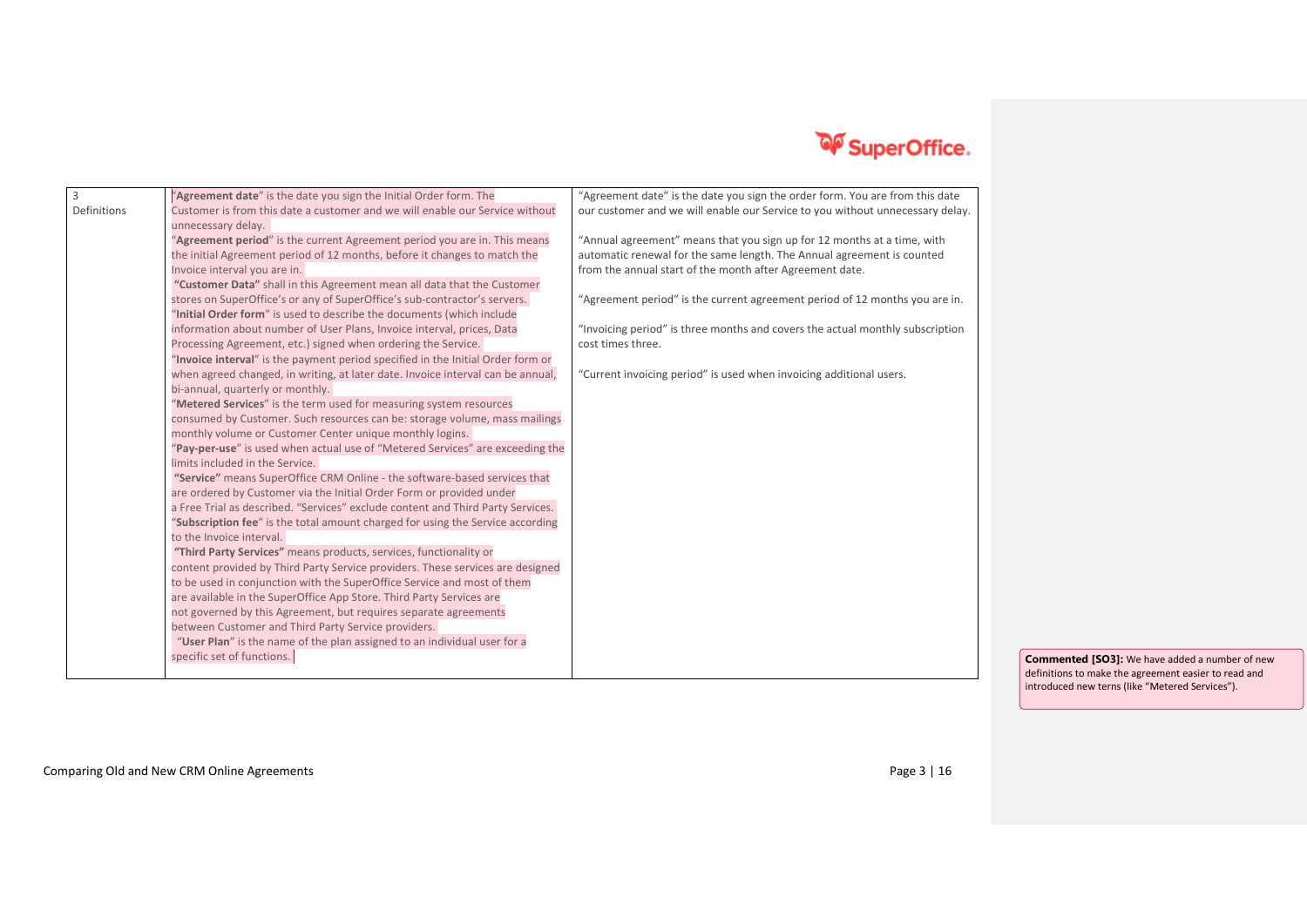

| 4.<br>Customer   | The right of access to the Service is at any given time limited to the number of   | The right to access the Service is limited to such number of Users as specified  |                                                             |
|------------------|------------------------------------------------------------------------------------|----------------------------------------------------------------------------------|-------------------------------------------------------------|
| Responsibilities | Users for which the Customer is subscribing and paying.                            | on the Agreement's Order Form.                                                   | <b>Commented [SO4]:</b> The old agreement did not describe  |
|                  | If the Customer needs to expand the Agreement with additional Users, the           | If the Customer needs to expand the Agreement to cover additional Users,         | the situation where the no. of users change. The new        |
|                  |                                                                                    |                                                                                  | agreement does.                                             |
| 4.1 Limited      | subscription for additional Users shall be ordered from SuperOffice according      | then the usage right for additional Users shall be ordered from SuperOffice      |                                                             |
| access to use    | to the procedure in clause 12. Subscriptions under this Agreement is limited to    | according to the procedure in clause 12.                                         |                                                             |
| and use of the   | the Customer's employees or consultants who according to an agreement with         |                                                                                  |                                                             |
| Service          | the Customer are performing services for the Customer. The Customer shall          | The Users should only be Customer's employees or consultants who according       |                                                             |
|                  | require the users to commit themselves to be legally bound by the terms and        | to a further agreement are performing services for the Customer. The Users       |                                                             |
|                  | conditions included in this Agreement. The Customer shall not allow other          | shall commit themselves to follow these conditions. The Customer shall           |                                                             |
|                  | persons or entities directly or indirectly to gain access to or use the Service or | commit itself to not let others gain access to the Service or the documentation, |                                                             |
|                  | the documentation, other than what is expressly set out in the Agreement. The      | either directly or indirectly, by other means than what expressly follows from   |                                                             |
|                  | Customer may only use the Service for the Customer's internal purposes. The        | the Agreement.                                                                   |                                                             |
|                  | Customer is not entitled to perform data processing on behalf of a third party     |                                                                                  |                                                             |
|                  | using the Service. The Customer commits to use the Service according to the        | The Customer can solely use the Service for the Customer's internal purposes.    |                                                             |
|                  | applicable law and regulations, permissions, limitations and requirements in       | The Customer is not entitled to perform data processing on behalf of a third     |                                                             |
|                  | the Agreement. The Customer is responsible for the data, materials and the         | party using the Service. The Customer commits itself to use the Service          |                                                             |
|                  | information that the Customer or its Users process with the Service. The           | according to the applicable law and regulations, permissions and requirements    |                                                             |
|                  | Customer shall not use the Service to send illicit spam or otherwise unlawful      | in the Agreement. The Customer is responsible for the data, materials and the    |                                                             |
|                  | material using the Service. The Customer shall not store, process or send          | information that the Customer or its Users process with the Service. The         |                                                             |
|                  | material containing software viruses and similar harmful computer codes,           | Customer shall not use the service to send illicit spam or otherwise unlawful    |                                                             |
|                  | scripts, files, or programs. Customer must respect all parts of the SuperOffice    | material using the Service. The Customer shall not store or send material        |                                                             |
|                  | Public Facing Policy (SPFC, ref. 4.2). The Customer shall not attempt to gain      | containing software viruses and similar harmful computer codes, scripts, files,  | <b>Commented [SO5]:</b> This is a new policy that makes it  |
|                  | unauthorized access to the Service or its related networks or systems. The         | or programs. The Customer shall not attempt to gain unauthorized access to       | easier to understand what the requirements are in practice. |
|                  | Customer is at all times responsible to not interfere with or disrupt the          | the Service or its related networks or systems. The Customer is at all times     |                                                             |
|                  | security, integrity or performance of the Service or the data it contains. A high  | responsible to not interfere with or disrupt the integrity or performance of the |                                                             |
|                  | speed Internet connection is required for proper transmission of the Services.     | Service or the data it contains.                                                 |                                                             |
|                  | Customer is responsible for the network connections that connect customer's        |                                                                                  |                                                             |
|                  | network to the Service, including "browser" software supported by                  | In case of breach of these conditions, SuperOffice is entitled to immediately    |                                                             |
|                  | SuperOffice. Such infrastructure should support HTTP over Transport Layer          | terminate the Agreement and shut down the Customer's access to the Service       |                                                             |
|                  | Security (TLS). SuperOffice assume no responsibility for the reliability or        | with immediate effect. Such actions from SuperOffice shall not release the       |                                                             |
|                  | performance of any connections as described in this section.                       | Customer from the obligation to pay for the whole current Agreement period.      | <b>Commented [SO6]:</b> We have added a description on what |
|                  |                                                                                    |                                                                                  | you as a customer is responsible for in regards to the      |
|                  | In case of breach of these conditions, SuperOffice is entitled to immediately      |                                                                                  | Internet connections.                                       |
|                  | terminate the Agreement and shut down the Customer's access to the Service         |                                                                                  |                                                             |
|                  | with immediate effect. Such actions from SuperOffice shall not release the         |                                                                                  |                                                             |
|                  | Customer from the obligation to pay for the whole current Agreement period.        |                                                                                  |                                                             |

Comparing Old and New CRM Online Agreements **Page 4** | 16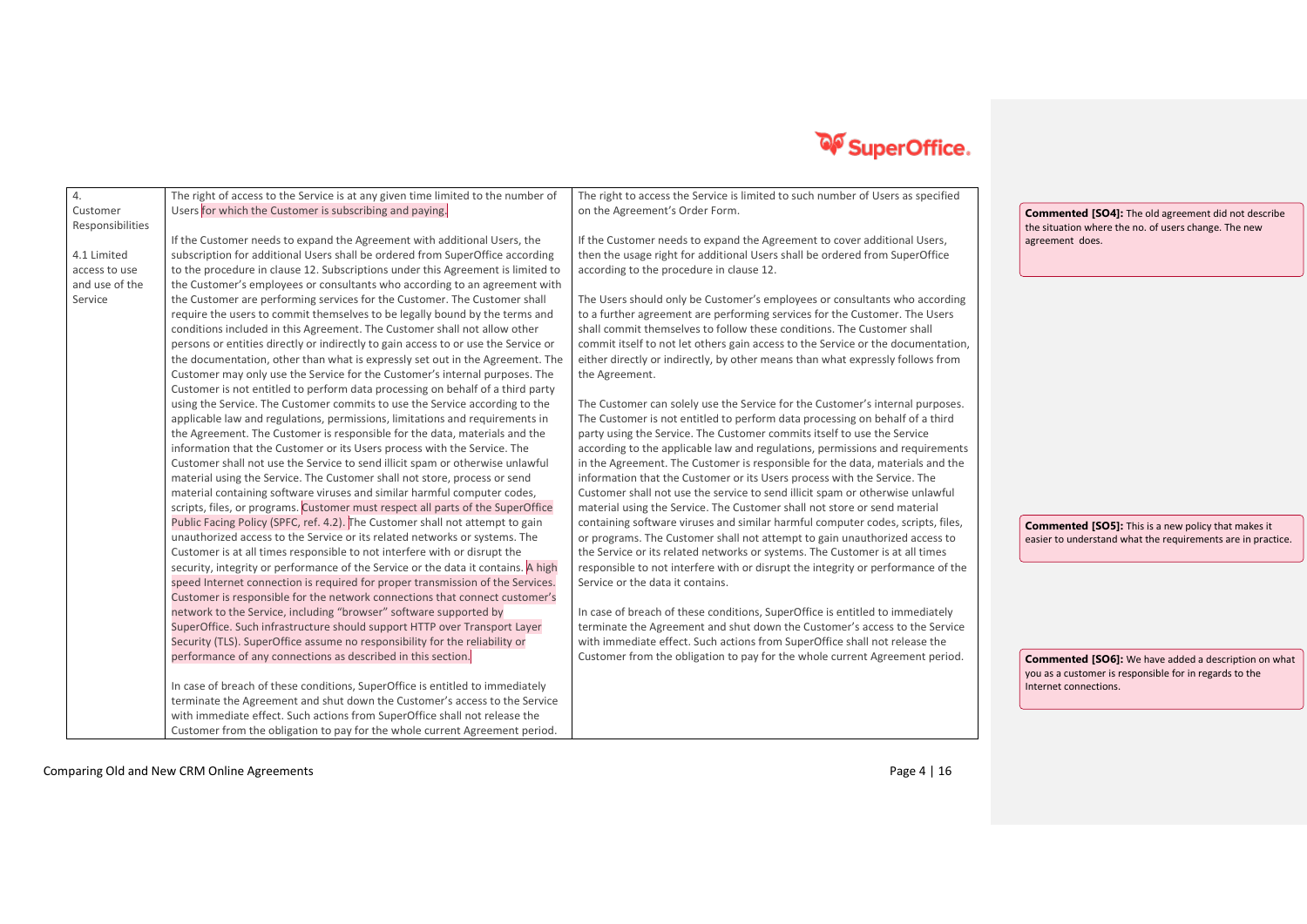

| 4.2<br><b>Public Facing</b><br>Services | If Customer subscribes to a Service for sending electronic messages (i.e.<br>Mailings) or for the creation and hosting of content on public facing websites,<br>such use is subject to the SuperOffice Public Facing Services Policy (available on<br>the SuperOffice Trust Center). Customer is also solely responsible for<br>complying with applicable law in the use of any cookies or other tracking<br>technologies related to such services.<br>If SuperOffice is required by a third party to remove Content, or receives<br>information that Content provided by Customer may violate applicable law or<br>third-party rights, SuperOffice may notify Customer which promptly must<br>remove such Content.                                                                                                                                                                                                                                                                                                                                                                                                                                                                                                                                                                                                                                                                                                                                                                                                                                                                                                                                                                                                                                                              | (4.1) The Customer shall not use the service to send illicit spam or otherwise<br>unlawful material using the Service. The Customer shall not store or send<br>material containing software viruses and similar harmful computer codes,<br>scripts, files, or programs. | <b>Commented [SO7]:</b> This area has become increasingly                                                                                                                                                                                                                                                                                                                                                                                                                                                                        |
|-----------------------------------------|----------------------------------------------------------------------------------------------------------------------------------------------------------------------------------------------------------------------------------------------------------------------------------------------------------------------------------------------------------------------------------------------------------------------------------------------------------------------------------------------------------------------------------------------------------------------------------------------------------------------------------------------------------------------------------------------------------------------------------------------------------------------------------------------------------------------------------------------------------------------------------------------------------------------------------------------------------------------------------------------------------------------------------------------------------------------------------------------------------------------------------------------------------------------------------------------------------------------------------------------------------------------------------------------------------------------------------------------------------------------------------------------------------------------------------------------------------------------------------------------------------------------------------------------------------------------------------------------------------------------------------------------------------------------------------------------------------------------------------------------------------------------------------|-------------------------------------------------------------------------------------------------------------------------------------------------------------------------------------------------------------------------------------------------------------------------|----------------------------------------------------------------------------------------------------------------------------------------------------------------------------------------------------------------------------------------------------------------------------------------------------------------------------------------------------------------------------------------------------------------------------------------------------------------------------------------------------------------------------------|
| 4.3<br>Third Party<br>Services          | Customer may integrate Third Party Services (Applications) with the Service.<br>Any acquisition or development by Customer of such Applications, and any<br>exchange of data between Customer and 3rd party, is solely between<br>Customer and the applicable Third Party Service provider. SuperOffice does not<br>warrant or support Third Party Services, whether or not they are "certified" by<br>SuperOffice, unless expressly provided otherwise in an Order Form.<br>If SuperOffice receives information that a Third Party Service may violate the<br>SuperOffice Public Facing Service Policy, App Store Terms of Use, applicable<br>law or third-party rights, SuperOffice will notify Customer who promptly will<br>have to disable or modify such Third Party Service to resolve the potential<br>violation. If Customer does not take required action in accordance with the<br>above, SuperOffice may disable the applicable Content, Service and/or Third<br>Party Service until the potential violation is resolved.<br>Customer Data.<br>If Customer chooses to use a Third Party Service with the Service, Customer<br>grants SuperOffice permission to allow the Third Party Service and its provider<br>access to Customer Data as required for the interoperation of that Third Party<br>Service with the Service. SuperOffice is not responsible for any disclosure,<br>modification or deletion of Customer Data resulting from access by such Third<br>Party Service or its provider. Data Processing Agreements must be signed<br>between Customer and such Third Party Service providers. Customer is<br>responsible for informing Users of any disclosure of their personal data to a<br>Third Party Service provider. SuperOffice Expander Services | ← New section                                                                                                                                                                                                                                                           | important in marketing and email-based communication. A<br>more practical and detailed description of the rules that<br>apply are necessary in today's world.<br><b>Commented [SO8]:</b> The old agreement did not have any<br>description of responsibilities related to the use of 3rd part<br>applications or customized apps added to CRM Online. The<br>new agreement has introduces this. Btw, as a Customer you<br>should read this carefully and provide attention to the use<br>and risks related to such integrations. |

Comparing Old and New CRM Online Agreements **Page 5** | 16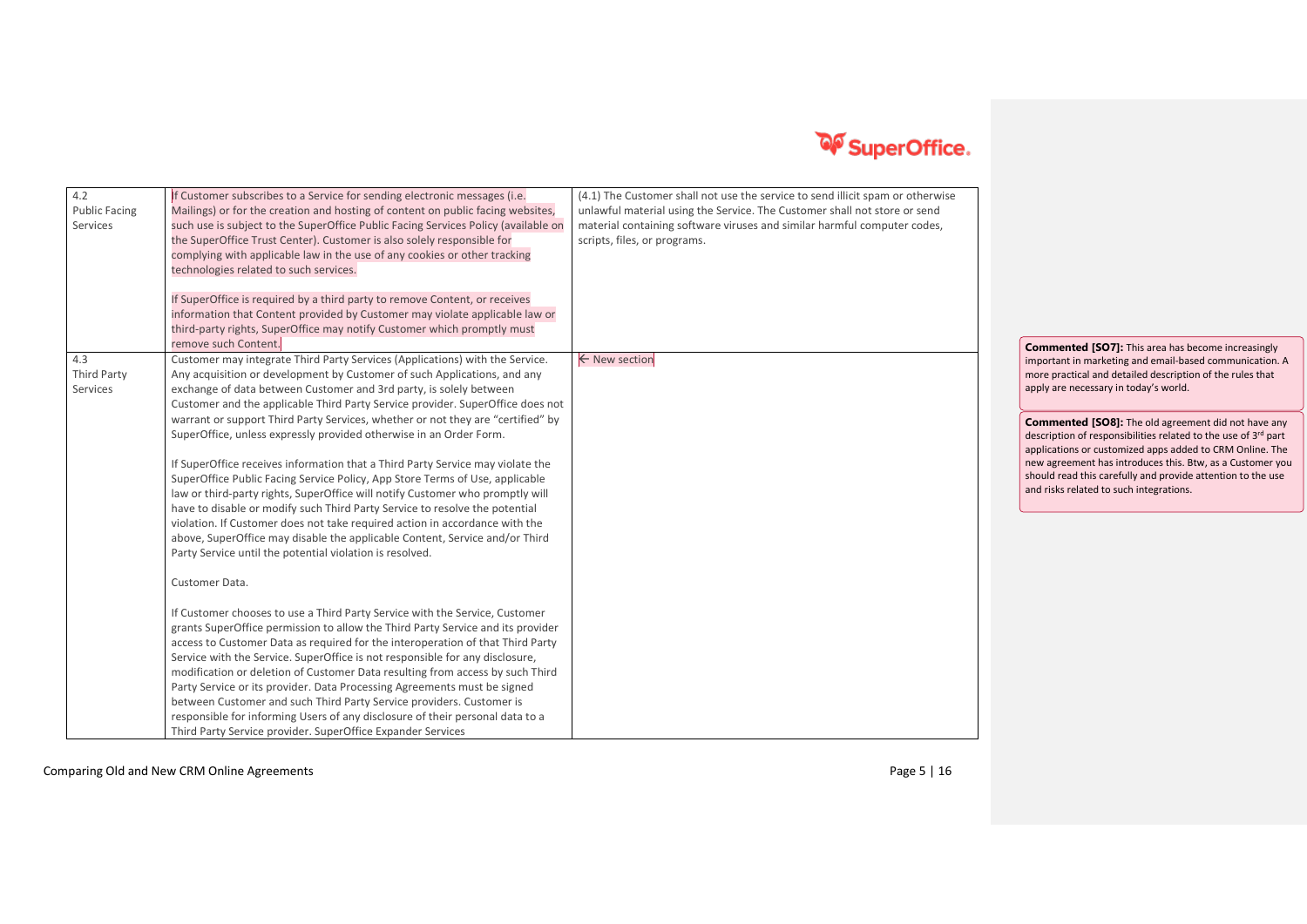|                               | Expander Services contain features and tools designed to interoperate with<br>Third Party Services (i.e. API's, plugins, CRM Scripts, etc.). To use such features,<br>Customer may be required to obtain a separate license from SuperOffice and<br>sign Expander Services Terms of Service. SuperOffice cannot guarantee the<br>continued availability of such Service features, and may change or cease<br>providing them without entitling Customer to any refund, credit, or other<br>compensation, if for example and without limitation, the provider of a Third<br>Party Service ceases to make the Third Party Service available for<br>interoperation with the corresponding Service features in a manner acceptable<br>to SuperOffice.                                                                                                                                                                                                                                                                       |                                                                                                                                                                                                                                                                                                                                                                                                                                                                                                                                                                                                                                                                                                                                                                                                                                                                                                                                                                                                                        |
|-------------------------------|------------------------------------------------------------------------------------------------------------------------------------------------------------------------------------------------------------------------------------------------------------------------------------------------------------------------------------------------------------------------------------------------------------------------------------------------------------------------------------------------------------------------------------------------------------------------------------------------------------------------------------------------------------------------------------------------------------------------------------------------------------------------------------------------------------------------------------------------------------------------------------------------------------------------------------------------------------------------------------------------------------------------|------------------------------------------------------------------------------------------------------------------------------------------------------------------------------------------------------------------------------------------------------------------------------------------------------------------------------------------------------------------------------------------------------------------------------------------------------------------------------------------------------------------------------------------------------------------------------------------------------------------------------------------------------------------------------------------------------------------------------------------------------------------------------------------------------------------------------------------------------------------------------------------------------------------------------------------------------------------------------------------------------------------------|
| 5.<br>Service<br>availability | The Service availability level is 99.8%. The monthly availability percentage is<br>defined as the total number of minutes in a given calendar month minus total<br>number of minutes of Service Unavailability in the same period over the total<br>number of minutes in the period. Service Unavailability is defined as a period of<br>time when the Customers are unable to read or write any data for which they<br>have appropriate permission.                                                                                                                                                                                                                                                                                                                                                                                                                                                                                                                                                                   | The Service availability level is 99.8%. The monthly availability percentage is<br>defined as the total number of minutes in a given calendar month minus total<br>number of minutes of Service Unavailability in a given calendar month over the<br>total number of minutes in a given calendar month. Service Unavailability is<br>defined as a period of time when the Customers are unable to read or write<br>any data for which they have appropriate permission.                                                                                                                                                                                                                                                                                                                                                                                                                                                                                                                                                |
|                               | Some type of Service maintenance will result in disruptions in operation of the<br>Service and is not included in Service Unavailability as defined above. To the<br>extent, it is possible; the Customer shall be informed of such maintenance with<br>a sufficient notice. Such maintenance shall preferably be attempted performed<br>outside normal office hours and in such way that the Service is disrupted as<br>little as possible. Nevertheless, the maintenance can be performed with a short<br>notice or without notice and can be carried out during office hours, if this is<br>necessary to correct errors in the Service or to prevent errors in the Service<br>from occurring. The Service availability is dependent upon the use of the<br>Internet, which may be subject to limitations, delays and other problems<br>outside SuperOffice control. Delays, delivery failures or unavailability resulting<br>from such problems are not included in the Service Unavailability as defined<br>above. | Some type of Service maintenance will result in disruptions in operation of the<br>Service and is not included in Service Unavailability as defined above. To the<br>extent, it is possible; the Customer shall be informed of such maintenance with<br>a sufficient notice. Such maintenance shall preferably be attempted performed<br>outside normal office hours and in such way that the Service is disrupted as<br>little as possible. Nevertheless, the maintenance can be performed with a<br>short notice or without notice and can be carried out during office hours, if this<br>is necessary to correct errors in the Service or to prevent errors in the Service<br>from occurring. The Service availability is dependent upon the use of the<br>Internet, which may be subject to limitations, delays and other problems<br>outside SuperOffice control. Delays, delivery failures or unavailability resulting<br>from such problems are not included in the Service Unavailability as defined<br>above. |
|                               | If the Service is available for less than 99.8% during a given calendar month and<br>this is caused by a failure in the SuperOffice's environment, equipment or<br>software, the Customer can claim proportionate reduction of the subscription<br>fee calculated for the relevant calendar month. Other situations, e.g.<br>unavailability caused by communication facilities, external factors or the                                                                                                                                                                                                                                                                                                                                                                                                                                                                                                                                                                                                                | If the Service is available for less than 99.8% during a given calendar month<br>and this is caused by a failure in the SuperOffice's environment, equipment or<br>software, the Customer can claim proportionate reduction of the subscription<br>fee calculated for the relevant calendar month. Other situations, e.g.<br>unavailability caused by communication facilities, external factors or the                                                                                                                                                                                                                                                                                                                                                                                                                                                                                                                                                                                                                |

Comparing Old and New CRM Online Agreements **Page 6** | 16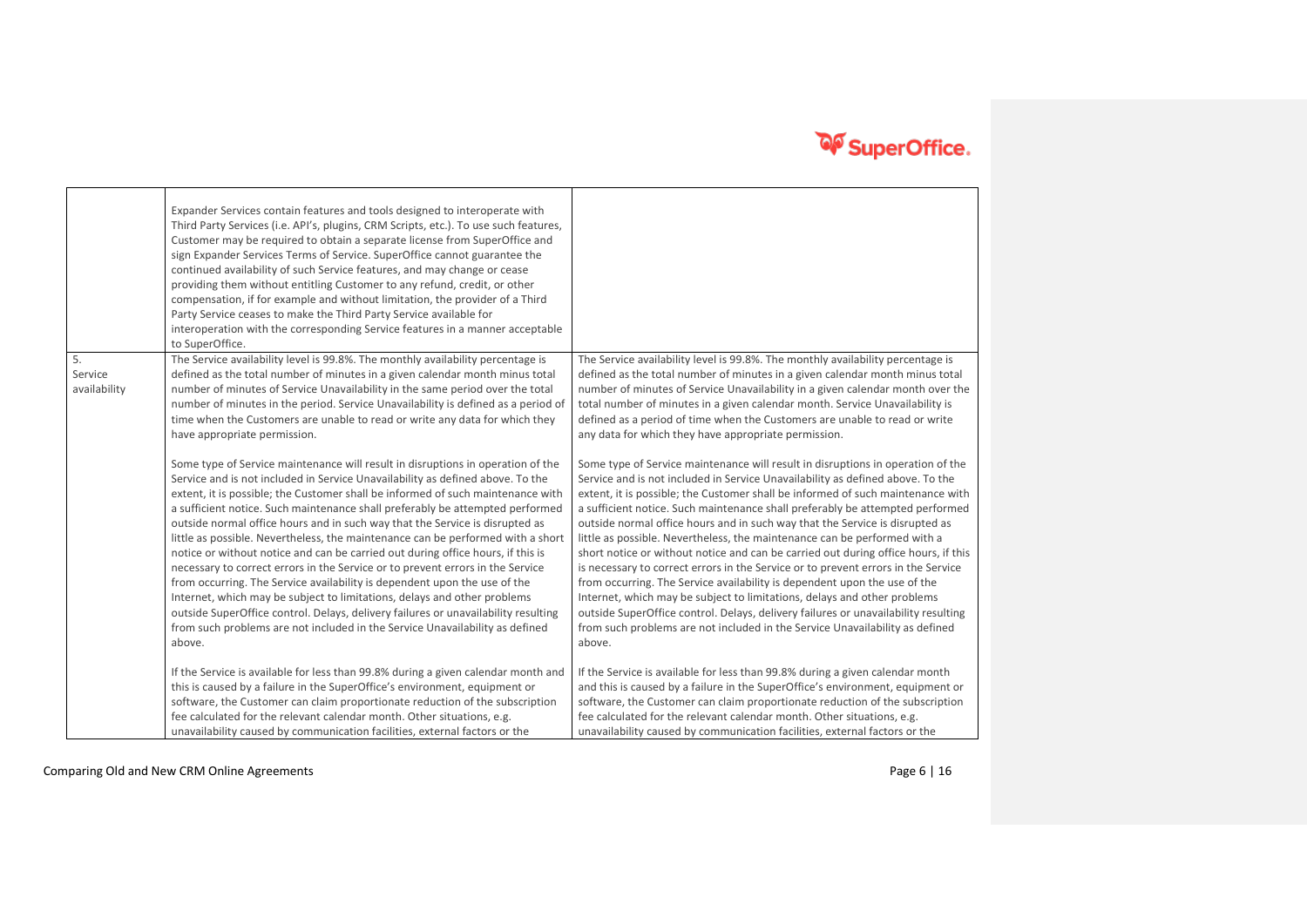

|         | Customer's equipment or software, do not entitle the Customer to claim for          | Customer's equipment or software, do not entitle the Customer to claim for         |                                                            |
|---------|-------------------------------------------------------------------------------------|------------------------------------------------------------------------------------|------------------------------------------------------------|
|         | reduction of the subscription fee.                                                  | reduction of the subscription fee.                                                 |                                                            |
|         |                                                                                     |                                                                                    |                                                            |
|         | To be eligible to submit a claim, the Customer shall notify SuperOffice if the      | To be eligible to submit a claim, the Customer shall notify SuperOffice if the     |                                                            |
|         | Service is unavailable by submitting a new support request on our support           | Service is unavailable by submitting a new support request on our Support          |                                                            |
|         | center within 5 working days following an incident. The Customer must provide       | Center at www.superoffice.com within 3 working days following an incident.         | <b>Commented [SO9]:</b> We have given you 2 more days to   |
|         | all relevant information of the incident, including, but not limited to, a detailed | The Customer must provide all relevant information of the incident, including,     | react                                                      |
|         | description, the number of affected users and the location of these users and       | but not limited to, a detailed description, the number of affected users and the   |                                                            |
|         | any attempts made by the Customer to resolve the incident. The calculation of       | location of these users and any attempts made by the Customer to resolve the       |                                                            |
|         | unavailability starts after the Customer has notified SuperOffice thereof or        | incident. The calculation of unavailability starts after the Customer has notified |                                                            |
|         | after SuperOffice otherwise becomes aware of the unavailability. SuperOffice        | SuperOffice thereof or after SuperOffice otherwise becomes aware of the            |                                                            |
|         | will use its best efforts and available information to validate a claim and make    | unavailability. SuperOffice will use its best efforts and available information to |                                                            |
|         | a good faith judgment on whether the claim is eligible. SuperOffice will use its    | validate a claim and make a good faith judgment on whether the claim is            |                                                            |
|         | best efforts to process a claim within 30 days.                                     | eligible. SuperOffice will use its best efforts to process a claim within 30 days. |                                                            |
| 6.      | The Customer is granted access to the SuperOffice Community where                   | The Customer shall have the right to receive support during normal working         |                                                            |
| Support | resources for education, help, frequently asked questions, training and             | hours (08.00-16.00 Monday to Friday with the exception of Christmas Eve,           |                                                            |
|         | inspiration are available. A Forum for communication with all users of              | New Year's Eve and other public holidays), or at specific times indicated by       |                                                            |
|         | SuperOffice CRM is also available.                                                  | SuperOffice. Contact with SuperOffice' support function should be made via         |                                                            |
|         |                                                                                     | our web based Support centre. The Customer can enter into an additional            |                                                            |
|         | Support also includes online case submission - via the CRM Online Service or        | Support Agreement upon which the Customer may also contact SuperOffice             |                                                            |
|         | via SuperOffice Customer Community. Our support team works for Customer             | support.                                                                           |                                                            |
|         | success Monday thru Friday during normal business hours (8 hours per day / 5        |                                                                                    |                                                            |
|         | days per week, CET +1) except on public holidays.                                   | Support includes SuperOffice's best effort in solving software problems based      |                                                            |
|         |                                                                                     | on a detailed description, provided by the Customer, of the problem. Finding a     |                                                            |
|         | Support includes SuperOffice's best effort in solving software problems based       | solution is not guaranteed. Administration or configuration of the Service for     |                                                            |
|         | on a detailed description of the problem, provided by the Customer. Finding a       | the Customer is not included in the Agreement.                                     | <b>Commented [SO13]:</b> We removed this clause to avoid   |
|         | solution cannot be guaranteed.                                                      |                                                                                    | confusion and unwanted discussions.                        |
|         |                                                                                     | Support shall be made available in accordance with the following guidelines:       |                                                            |
|         | Support shall be made available in accordance with the following guidelines:        |                                                                                    |                                                            |
|         |                                                                                     | * Customers with more than three users must nominate a support contact,            |                                                            |
|         | * Customers with more than five users must nominate a support contact, who          | who will then act as the Customer's contact point with SuperOffice.                | <b>Commented [SO10]:</b> It used to be 3, now it's 5 users |
|         | will then act as the Customer's contact point with SuperOffice.                     |                                                                                    | before you must appoint a Super User. In any case; it's a  |
|         |                                                                                     | * The Customer will use its best effort and most qualified personnel to search     | good idea to have one                                      |
|         | * The Customer will use its best effort and most qualified personnel to search      | the source of the problem and to share detailed information with the support       |                                                            |
|         | the source of the problem and to share detailed information with the support        | personnel.                                                                         |                                                            |
|         | personnel.                                                                          |                                                                                    |                                                            |
|         |                                                                                     |                                                                                    |                                                            |

Comparing Old and New CRM Online Agreements **Page 7** | 16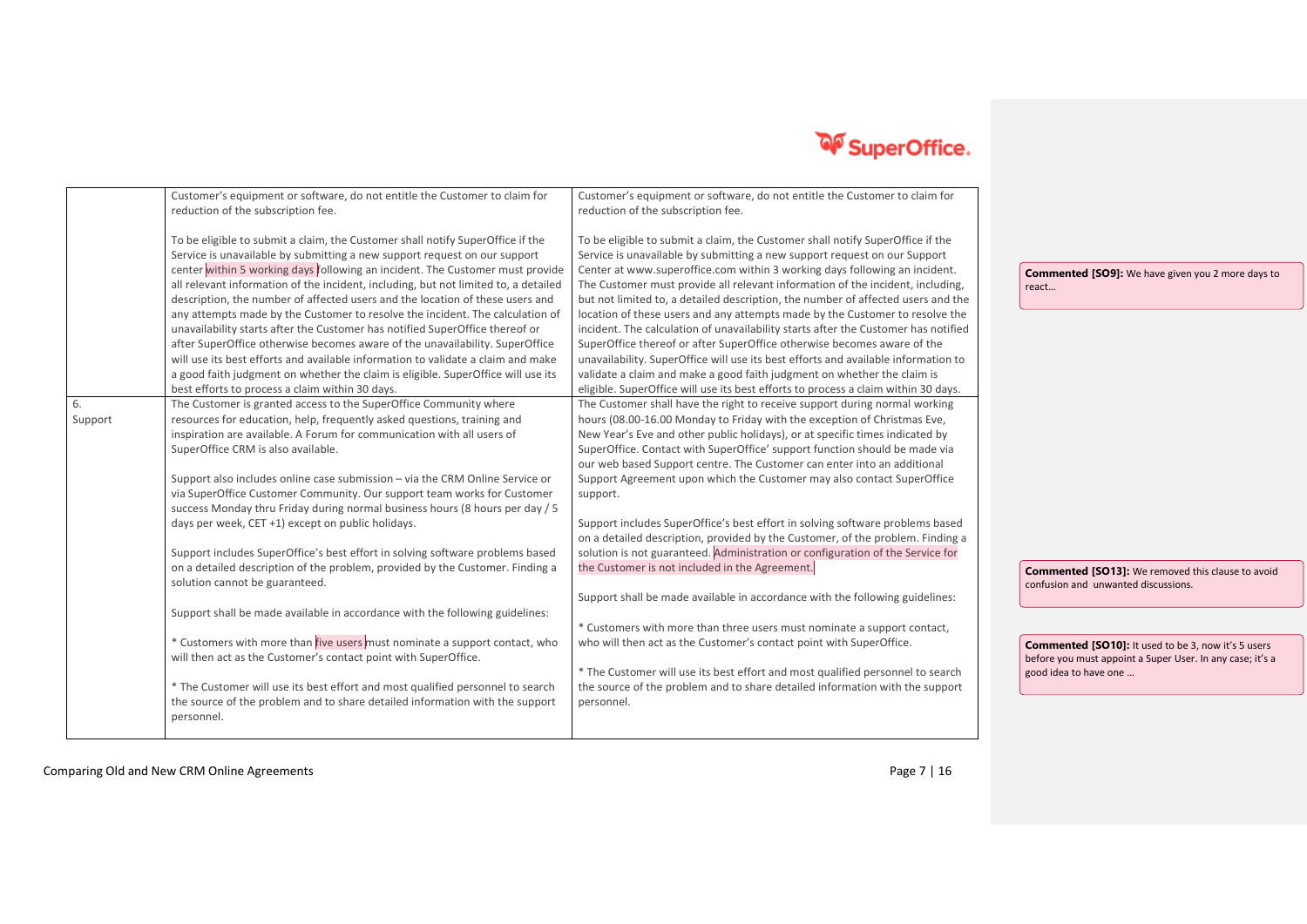

|               | * Cases, which do not comply with the above listed conditions, will be invoiced                | * Cases, which do not comply with the above listed conditions, will be invoiced                                                      |                                                           |
|---------------|------------------------------------------------------------------------------------------------|--------------------------------------------------------------------------------------------------------------------------------------|-----------------------------------------------------------|
|               | at the applicable SuperOffice hourly consulting fees. Approval of such invoicing               | at the applicable SuperOffice hourly consulting fees.                                                                                |                                                           |
|               | should be made in advance.                                                                     |                                                                                                                                      | <b>Commented [SO11]:</b> Making agreements in advance is  |
|               |                                                                                                | The Support shall only cover the Service when it is used in a manner                                                                 | always a good business practise.                          |
|               | The Support only covers the Service when The Service is used in a manner                       | recommended by SuperOffice, and as such shall not extend to other                                                                    |                                                           |
|               | recommended by SuperOffice. The Support does not extend to other                               | configurations in respect of operating systems and browsers and similar.                                                             |                                                           |
|               | applications, configurations, integrations, operating systems and similar. The                 | The Support shall also not cover support of anything outside the Service the                                                         |                                                           |
|               | same applies to Customer's hardware, internal networks, internet connections                   | customer subscribe to, or problems that are only associated to the Customer's                                                        |                                                           |
|               | or items of peripheral equipment that are independent of the Service.                          | hardware, internal networks and internet connections, and/or items of                                                                |                                                           |
|               |                                                                                                | peripheral equipment that are entirely independent of the Service.                                                                   |                                                           |
|               | The Support does not cover repairs to or restore of the content of the                         | The Support shall also not cover repairs to the content of the databases or                                                          |                                                           |
|               | databases or issues caused by the Customer.                                                    | issues caused by the Customer.                                                                                                       |                                                           |
|               | SuperOffice reserves the right to recommend a training course or consultancy                   | SuperOffice reserves the right to recommend a training course or consultancy                                                         |                                                           |
|               | services if the Support takes the form of general training. SuperOffice similarly              | services if the support takes the form of general training. SuperOffice similarly                                                    |                                                           |
|               | reserves the right to send the Customer specifications of possible solutions,                  | reserves the right to send the Customer specifications of possible solutions,                                                        |                                                           |
|               | which the Customer must attempt to implement in order to solve the problem                     | which the Customer must attempt to, implement in order to solve the current                                                          |                                                           |
|               | in question.                                                                                   | problem.                                                                                                                             |                                                           |
|               |                                                                                                |                                                                                                                                      |                                                           |
|               | This Support does not include any form of consultancy services. The Customer                   | This Support shall not include any form of consultancy services. The Customer                                                        |                                                           |
|               | may purchase consultancy services in addition to the Support provided                          | can purchase additional professional services as required.                                                                           |                                                           |
|               | according to the Agreement. Such additional consultancy will be made                           |                                                                                                                                      |                                                           |
|               | available on a time and material basis on SuperOffice's from time to time                      |                                                                                                                                      |                                                           |
|               | applicable prices.                                                                             |                                                                                                                                      |                                                           |
|               |                                                                                                |                                                                                                                                      |                                                           |
|               | For more details on the SuperOffice support offering and other programs that                   |                                                                                                                                      |                                                           |
|               | enable your success with CRM, visit our customer community or contact us.                      |                                                                                                                                      | <b>Commented [SO12]:</b> A clarification of terms and a   |
| 7.            | There is a breach of Agreement if one of the parties does not fulfill its                      | There is a breach of Agreement if the parties do not fulfill the obligations                                                         | reference to more detailed description on the SuperOffice |
| Breach of     | obligations as defined in the Agreement. It shall not be regarded as a breach of               | defined in the Agreement. It shall not be regarded as SuperOffice breach of                                                          | Community.                                                |
| Agreement and | Agreement by SuperOffice if the Service is unavailable as a result of errors, or               | Agreement if the Service is unavailable as a result of errors, or has reduced                                                        |                                                           |
| limitation of | has reduced functionality, or the Customer achieves poor response time, in the                 | functionality, or the Customer achieves poor response time as a result of the                                                        |                                                           |
| liability     | following cases: i) as a result of circumstances outside SuperOffice's control, or             | circumstances outside SuperOffice's control, or as a result of circumstances                                                         |                                                           |
|               | ii) as a result of circumstances related to the Service, if SuperOffice has                    | related to the Service, given that SuperOffice tries to correct the error within                                                     |                                                           |
|               | corrected or made reasonable efforts to correct the error. SuperOffice'                        | reasonable time. SuperOffice's obligation to try to correct the error only<br>extends to what is reasonable under the circumstances. |                                                           |
|               | obligation to correct the error only extends to what is reasonable under the<br>circumstances. |                                                                                                                                      |                                                           |
|               |                                                                                                |                                                                                                                                      |                                                           |
|               |                                                                                                |                                                                                                                                      |                                                           |

Comparing Old and New CRM Online Agreements **Page 8** | 16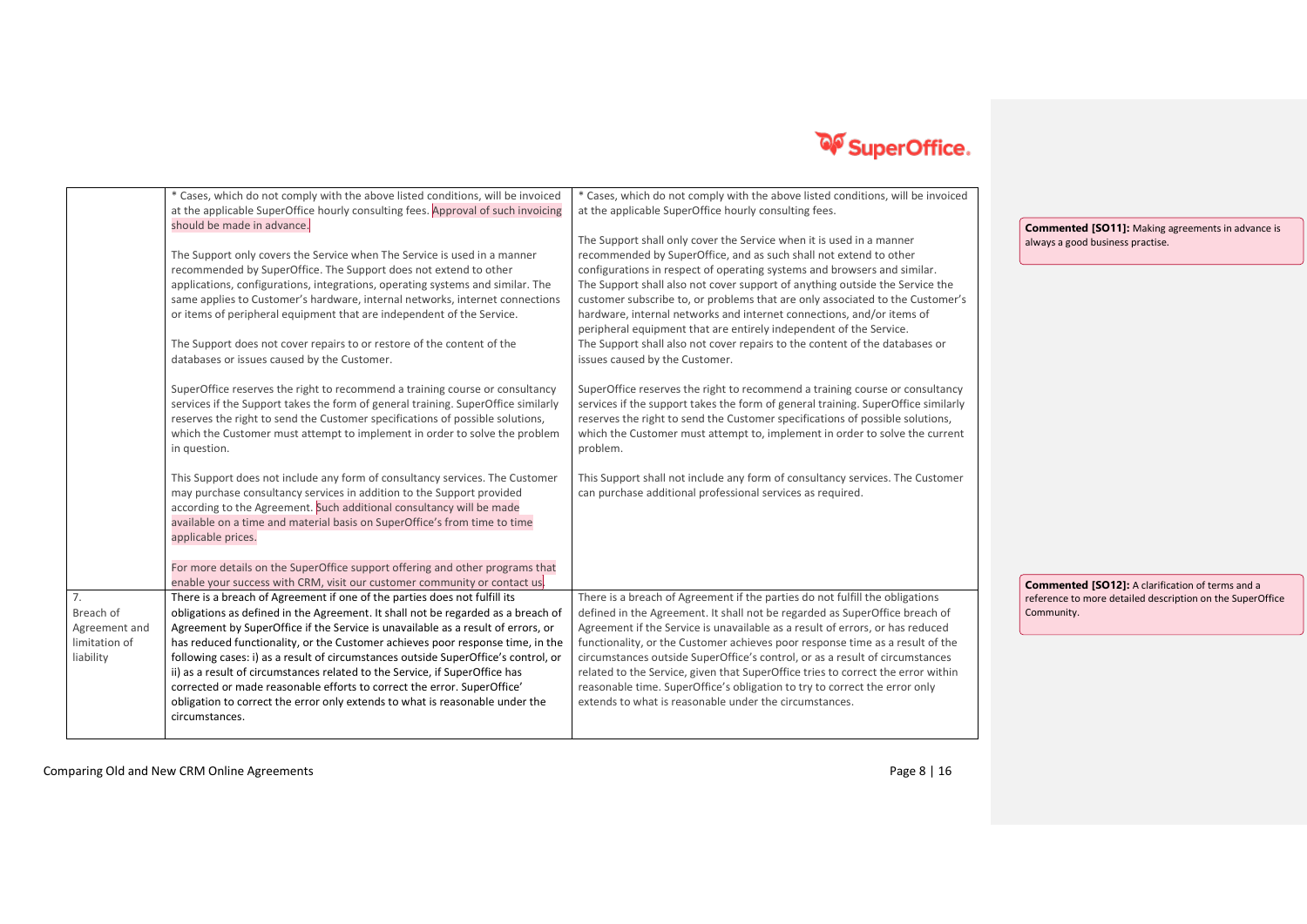

|                     | SuperOffice does not give any warranty or promise that the functionality in the<br>Software will cover the Customer's individual requirements, expectations or<br>needs. SuperOffice does not warrant nor promise that interruptions or errors<br>will not occur during the operation of the Service.<br>The Customer acknowledges that errors may occur from time to time and<br>waives its right to claim compensation because of errors occurring, except as<br>set out above under clause 5.                                                                                                                                                                                                                                                                                                                                                                                                   | SuperOffice does not give any warranty or promise that the functionality in the<br>Software will cover the Customer's individual requirements, expectations or<br>needs. SuperOffice gives neither any warranty nor any promise that<br>interruptions or errors will not occur during the operation of the Service.<br>The Customer acknowledges that errors may occur from time to time and<br>waives its right to claim compensation as a result of errors occurring (except<br>for reduction of the subscription fee due to lack of Service availability in<br>accordance with the availability level, as set out above under clause 4).                                                                                                                                                                                                                                                                  |                                                                                                                                                         |
|---------------------|----------------------------------------------------------------------------------------------------------------------------------------------------------------------------------------------------------------------------------------------------------------------------------------------------------------------------------------------------------------------------------------------------------------------------------------------------------------------------------------------------------------------------------------------------------------------------------------------------------------------------------------------------------------------------------------------------------------------------------------------------------------------------------------------------------------------------------------------------------------------------------------------------|--------------------------------------------------------------------------------------------------------------------------------------------------------------------------------------------------------------------------------------------------------------------------------------------------------------------------------------------------------------------------------------------------------------------------------------------------------------------------------------------------------------------------------------------------------------------------------------------------------------------------------------------------------------------------------------------------------------------------------------------------------------------------------------------------------------------------------------------------------------------------------------------------------------|---------------------------------------------------------------------------------------------------------------------------------------------------------|
|                     | SuperOffice shall under no circumstances be liable for indirect losses, including,<br>but not limited to lost profits of any kind, losses as a result of delayed startup<br>of operation or operational disruption, lost goodwill and/or third party claims.<br>SuperOffice is only liable for errors in the Software if SuperOffice does not try<br>to correct errors that SuperOffice has confirmed that will be tried corrected.<br>No warranty is given that the error may be satisfactory rectified. Any liability is<br>restricted to the Customers documented direct losses, and such liability shall<br>for the whole lifetime of the Agreement be limited to the compensation for the<br>Agreement period when the error occurred. No liability can be claimed as a<br>result of faults or errors in the Software or the Service, unless expressly stated<br>otherwise in this agreement. | SuperOffice shall under no circumstances be responsible for indirect losses,<br>including, but not limited to lost profits of any kind, losses as a result of<br>delayed startup of operation or operational disruption, lost goodwill,<br>deprivation and third party claims. SuperOffice is only liable for errors in the<br>Software if SuperOffice does not try to correct errors that SuperOffice has<br>confirmed that will be tried corrected. No warranty is given that the error may<br>be satisfactory rectified. Any liability is restricted to the Customers<br>documented direct losses, and such liability shall for the whole lifetime of the<br>Agreement be limited to the compensation for one Agreement term. No<br>liability can be claimed as a result of faults or errors in the Software or the<br>Service, unless expressly stated otherwise in this clause 7, cf. however clause 8. | Commented [SO15]: Same as «operational disruption» -<br>hence we removed it.<br><b>Commented [SO14]:</b> A more specific definition of "the<br>period". |
| 8.<br>Legal Defects | If a third party starts legal action claiming that the Service infringes other's<br>copyright, title or industrial rights, SuperOffice shall at its own expense defend<br>itself and the Customer's interest. This should however only apply to the<br>extent the Customer immediately notifies SuperOffice as soon as it is informed<br>of such claims, that SuperOffice gets full control of the case and that the<br>Customer co-operates with SuperOffice in the negotiations and potential court<br>proceedings. SuperOffice shall in such case cover legal costs and compensation<br>awarded against the Customer. No other claims than those stated in this clause<br>can be put forward against SuperOffice as a result of legal defects.                                                                                                                                                  | If a third party starts legal action claiming that the Service infringes other's<br>copyright, title or industrial rights in Norway, SuperOffice shall at its own<br>expense defend the Customer's interest. This should however only apply to the<br>extent the Customer immediately notifies SuperOffice of such claims, that<br>SuperOffice gets full control of the case and that the Customer co-operates<br>with SuperOffice in the negotiations and potential court proceedings.<br>SuperOffice shall in such case cover awarded legal costs and compensation. No<br>other claims than these stated in this clause 8 can be put forward against<br>SuperOffice as a result of legal defects.                                                                                                                                                                                                          |                                                                                                                                                         |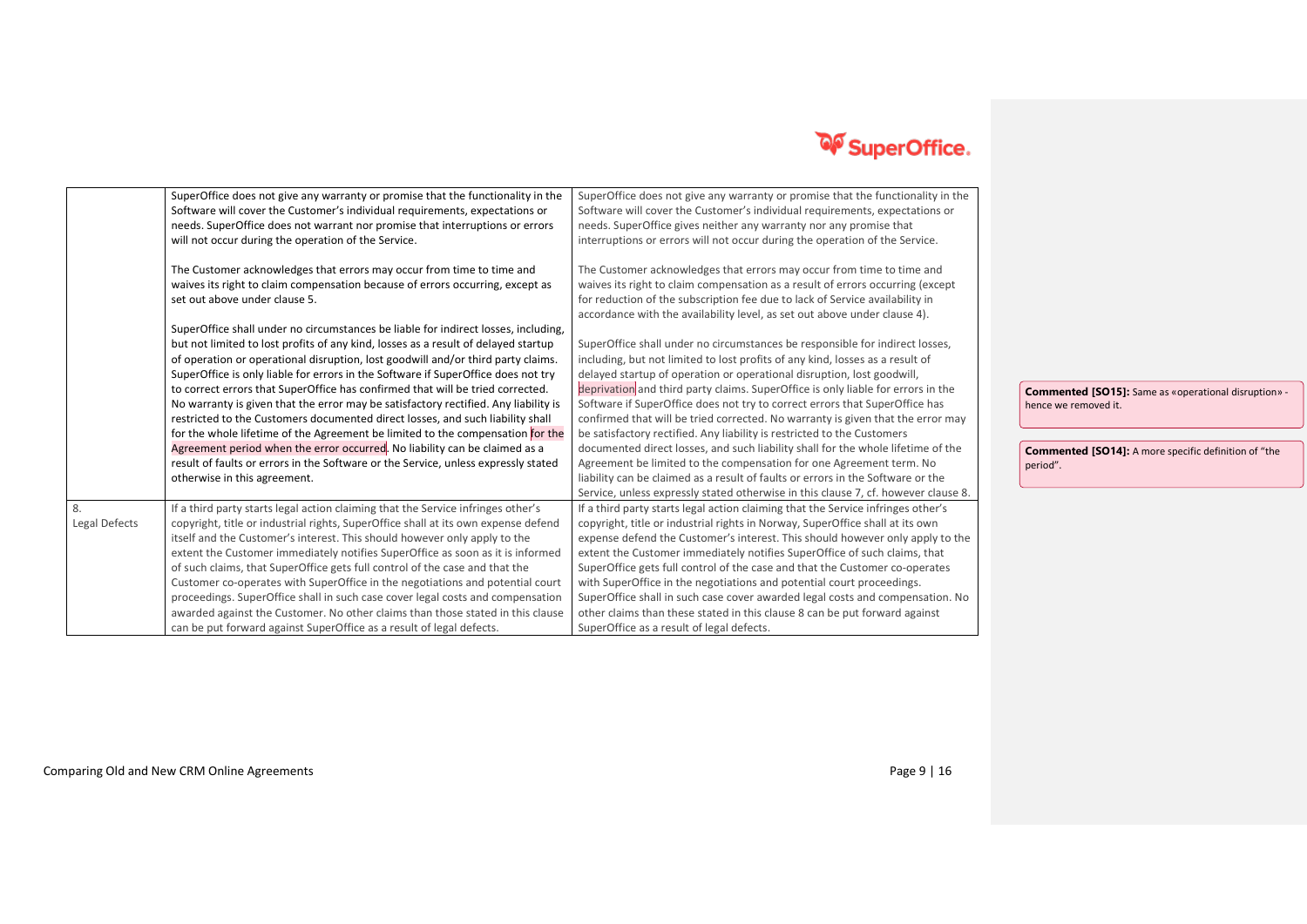

| 9.            | SuperOffice will process personal data on behalf of the Customer for the         | 9. Personal data processing                                                      |                                                                                                                             |
|---------------|----------------------------------------------------------------------------------|----------------------------------------------------------------------------------|-----------------------------------------------------------------------------------------------------------------------------|
| Personal Data | purpose of the Agreement. The parties shall enter a separate Data Processing     | 9.1 Purpose                                                                      |                                                                                                                             |
| Processing    | Agreement (DPA) where Customer is the Controller and SuperOffice the             | The purpose of this clause 9 is to regulate SuperOffice's processing of personal | <b>Commented [SO16]:</b> The Data Processing Agreement w                                                                    |
|               | Processor.                                                                       | data on behalf of the Customer whilst providing the Service as further           | previously embedded in the CRM Online agreements as                                                                         |
|               |                                                                                  | described in the Agreement. In this clause 9, the Customer will be named         | clause 9. Now it is a separate document. Comparing the                                                                      |
|               | In order to access the Service, the Customer must provide certain data to        | "Controller", and SuperOffice will be named "Processor".                         | changes to the new Data Processing Agreement is hard as                                                                     |
|               | SuperOffice, including correct name, contact data and email address of the       |                                                                                  | the new agreement has a different structure and is more                                                                     |
|               | users. This information is used for secure authentication and access to the      | 9.2 Controller's responsibilities                                                | extensive, comprehensive and detailed. The new agreeme                                                                      |
|               | Service as well as individual support and service. In addition, the Customer     | In order to access the Service, the Controller must provide certain data to the  | is reflecting the requirements in the General Data Protecti<br>Regulation (GDPR) and is a "best Practice" in the field of D |
|               | allows SuperOffice access to user-statistics for the purpose of improving and    | Processor, including correct name, contact data and email address of the users.  | Processing Agreements.                                                                                                      |
|               | optimizing the Service. User-statistics does not contain Personal Data, all data | In addition, the users of the Service must allow the Processor to store and      |                                                                                                                             |
|               | are anonymized. The SuperOffice Privacy Statement is available in the            | retrieve session information through the use of "cookies" which are necessary    |                                                                                                                             |
|               | SuperOffice Trust Center.                                                        | to enable the login/logout procedures used in the Service and to ensure that     |                                                                                                                             |
|               |                                                                                  | unauthorized persons do not gain access to the Services.                         |                                                                                                                             |
|               | Furthermore, SuperOffice shall comply with the relevant provisions regarding     | The Controller acknowledges and accepts that any personal data that the          |                                                                                                                             |
|               | data privacy and information security of EU Regulation 2016/679 (the General     | Controller uploads onto the Service, such as uploaded personal data pertaining   |                                                                                                                             |
|               | Data Protection Regulation) on the protection of individuals with regard to the  | to the Controller's own customers, may be transferred to a third party based in  |                                                                                                                             |
|               | processing of personal data and on the free movement of such data, as            | Norway which will provide for hosting of the Service, including the provisioning |                                                                                                                             |
|               | implemented in the country of legal venue and governing law ref. section 19 in   | of all hardware, infrastructure, data storage and communication lines. The       |                                                                                                                             |
|               | the Agreement.                                                                   | obligations of the third party in regards to personal data are set forth in a    | <b>Commented [SO17]:</b> This clause confirms SuperOffice's                                                                 |
|               |                                                                                  | separate data processing agreement between Processor and the third party         | compliance to GDPR.                                                                                                         |
|               |                                                                                  | within the framework of this clause 9. All data in the Service are stored on     |                                                                                                                             |
|               |                                                                                  | servers located in EU/EØS.                                                       |                                                                                                                             |
|               |                                                                                  | The Controller is responsible for ensuring that all data subjects that are       |                                                                                                                             |
|               |                                                                                  | registered in the Service by the Controller are informed of and have given their |                                                                                                                             |
|               |                                                                                  | consent to the personal data to be processed by the Processor as set forth in    |                                                                                                                             |
|               |                                                                                  | this Agreement. The Controller shall in its agreements with the data subjects    |                                                                                                                             |
|               |                                                                                  | specify that the Processor will have access to their personal data. The          |                                                                                                                             |
|               |                                                                                  | Controller shall in its agreements with the data subjects expressly state that   |                                                                                                                             |
|               |                                                                                  | the data subjects, by entering into such agreement, actively consent for the     |                                                                                                                             |
|               |                                                                                  | Processor to exploit its access to the data to generate statistics of user       |                                                                                                                             |
|               |                                                                                  | patterns that may be used by the Processor's customer support in order to        |                                                                                                                             |
|               |                                                                                  | provide targeted support to the Controller.                                      |                                                                                                                             |
|               |                                                                                  | The Controller is responsible for complying with the Service's procedures,       |                                                                                                                             |
|               |                                                                                  | guidelines, updates and changes at any given time.                               |                                                                                                                             |
|               |                                                                                  |                                                                                  |                                                                                                                             |
|               |                                                                                  |                                                                                  |                                                                                                                             |
|               |                                                                                  |                                                                                  |                                                                                                                             |

nt was previously embedded in the CRM Online agreements as clause 9. Now it is a separate document. Comparing the changes to the new Data Processing Agreement is hard as the new agreement has a different structure and is more re<br>d as<br>ore<br>ement tection of Data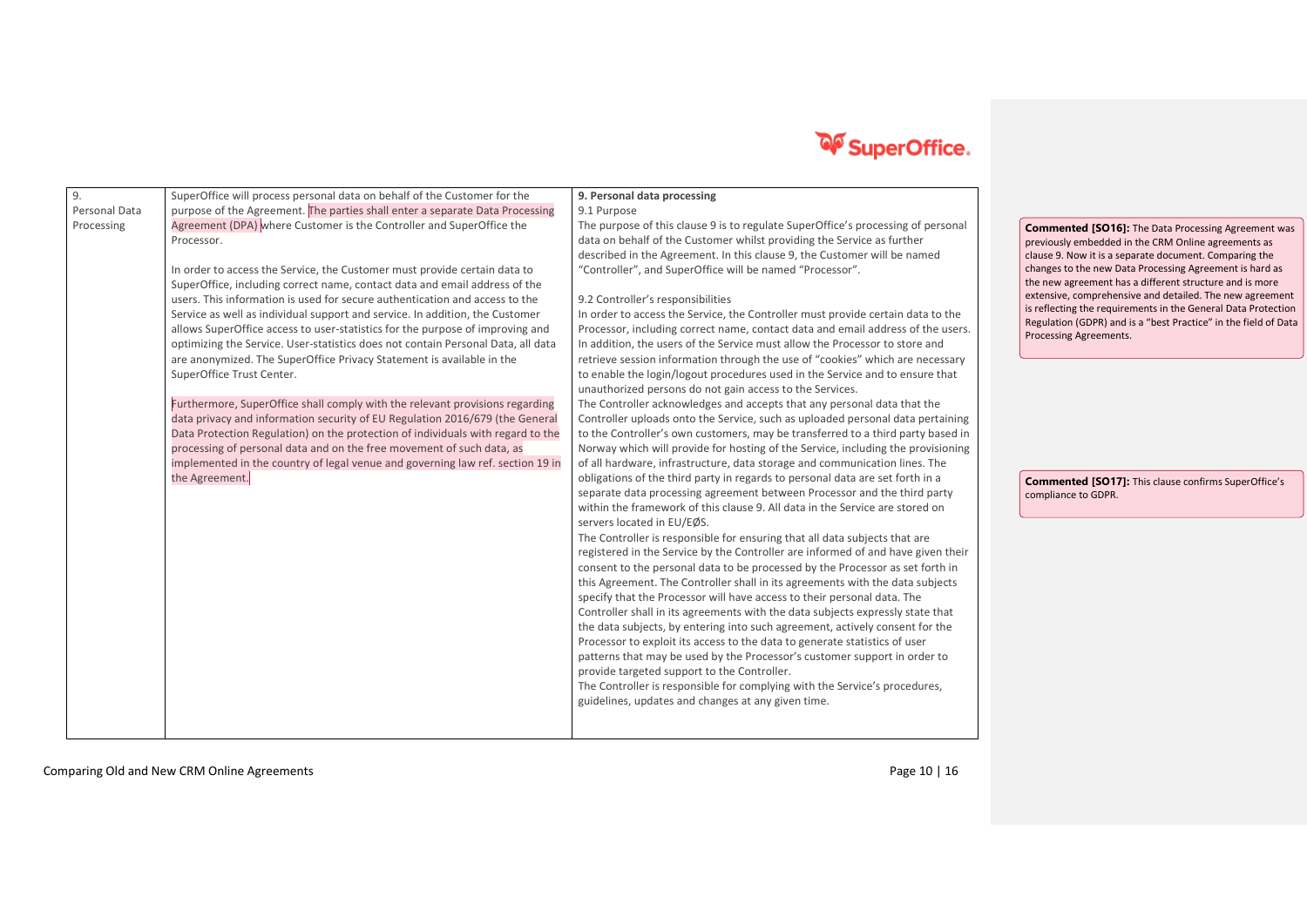

| 10.<br>Processing of<br>Financial<br>information | In the event that the Customer is a financial institution subject to specific rules<br>and regulations, such rules and regulations shall be regulated in Appendix to<br>the Data Processing Agreement between the parties.                                                                                                                                                                              | 9.3 Processor's responsibilities<br>The Processor shall only process personal data on behalf of the Controller as<br>set forth in this Agreement and to the extent it is reasonable and necessary in<br>order to perform its obligations under the Agreement.<br>Furthermore, the Processor shall comply with the relevant provisions regarding<br>data privacy and information security of directive 95/46/EC of the European<br>Parliament and of the Council of 24 October 1995 on the protection of<br>individuals with regard to the processing of personal data and on the free<br>movement of such data, as implemented in the Norwegian Personal Data Act<br>14.4.2000 no. 31, including the Personal Data Regulations of 15 December<br>2000 No. 1265. Hereunder the Processor is obliged to take the necessary<br>technical and organizational measures in order to protect the personal data<br>against random/illegal destruction, random loss, and against non-authorized<br>change, distribution or access.<br>The Processor shall take all reasonable steps to ensure that the registered<br>personal data is correct and updated at all times. Hereunder the Processor<br>shall cooperate with the Controller when the data subjects exercise their<br>lawful right to access their own personal data. If the data is not correct, the<br>Processor shall ensure that the data is deleted or corrected.<br>Unless otherwise agreed in writing and unless it is not allowed for the data to<br>be kept for an indefinite period of time, the Processor shall take all reasonable<br>steps in order to delete the data within reasonable time taking into account<br>the purposes they are collected or processed for.<br>The Processor shall not give access to or distribute the data to third parties<br>unless it is necessary or allowed for in accordance with this Agreement, or<br>unless the Controller gives its written consent thereto.<br>← New section | <b>Commented [SO18]:</b> Special rules apply for Financial<br>institutions. We have decided to regulate these terms in an<br>Appendix. |
|--------------------------------------------------|---------------------------------------------------------------------------------------------------------------------------------------------------------------------------------------------------------------------------------------------------------------------------------------------------------------------------------------------------------------------------------------------------------|------------------------------------------------------------------------------------------------------------------------------------------------------------------------------------------------------------------------------------------------------------------------------------------------------------------------------------------------------------------------------------------------------------------------------------------------------------------------------------------------------------------------------------------------------------------------------------------------------------------------------------------------------------------------------------------------------------------------------------------------------------------------------------------------------------------------------------------------------------------------------------------------------------------------------------------------------------------------------------------------------------------------------------------------------------------------------------------------------------------------------------------------------------------------------------------------------------------------------------------------------------------------------------------------------------------------------------------------------------------------------------------------------------------------------------------------------------------------------------------------------------------------------------------------------------------------------------------------------------------------------------------------------------------------------------------------------------------------------------------------------------------------------------------------------------------------------------------------------------------------------------------------------------------------------------------------------------------------------------|----------------------------------------------------------------------------------------------------------------------------------------|
| 11.<br>Confidentality                            | SuperOffice shall secure that everyone who on behalf of SuperOffice receives<br>information about the Customer and the Customer's business, relations and<br>other data, marked as confidential information, are obliged to not expose such<br>information to third parties without the Customer's consent. This applies<br>accordingly for the Customer. The Customer shall also provide that everyone | SuperOffice and everyone that on behalf of SuperOffice receives information<br>about the Customer and the Customer's business, relations and other data,<br>marked as confidential information, are obliged to not expose such<br>information to outsiders without the Customer's consent. This applies<br>accordingly for the Customer. The Customer shall also protect and keep in                                                                                                                                                                                                                                                                                                                                                                                                                                                                                                                                                                                                                                                                                                                                                                                                                                                                                                                                                                                                                                                                                                                                                                                                                                                                                                                                                                                                                                                                                                                                                                                               |                                                                                                                                        |

Comparing Old and New CRM Online Agreements **Page 11** | 16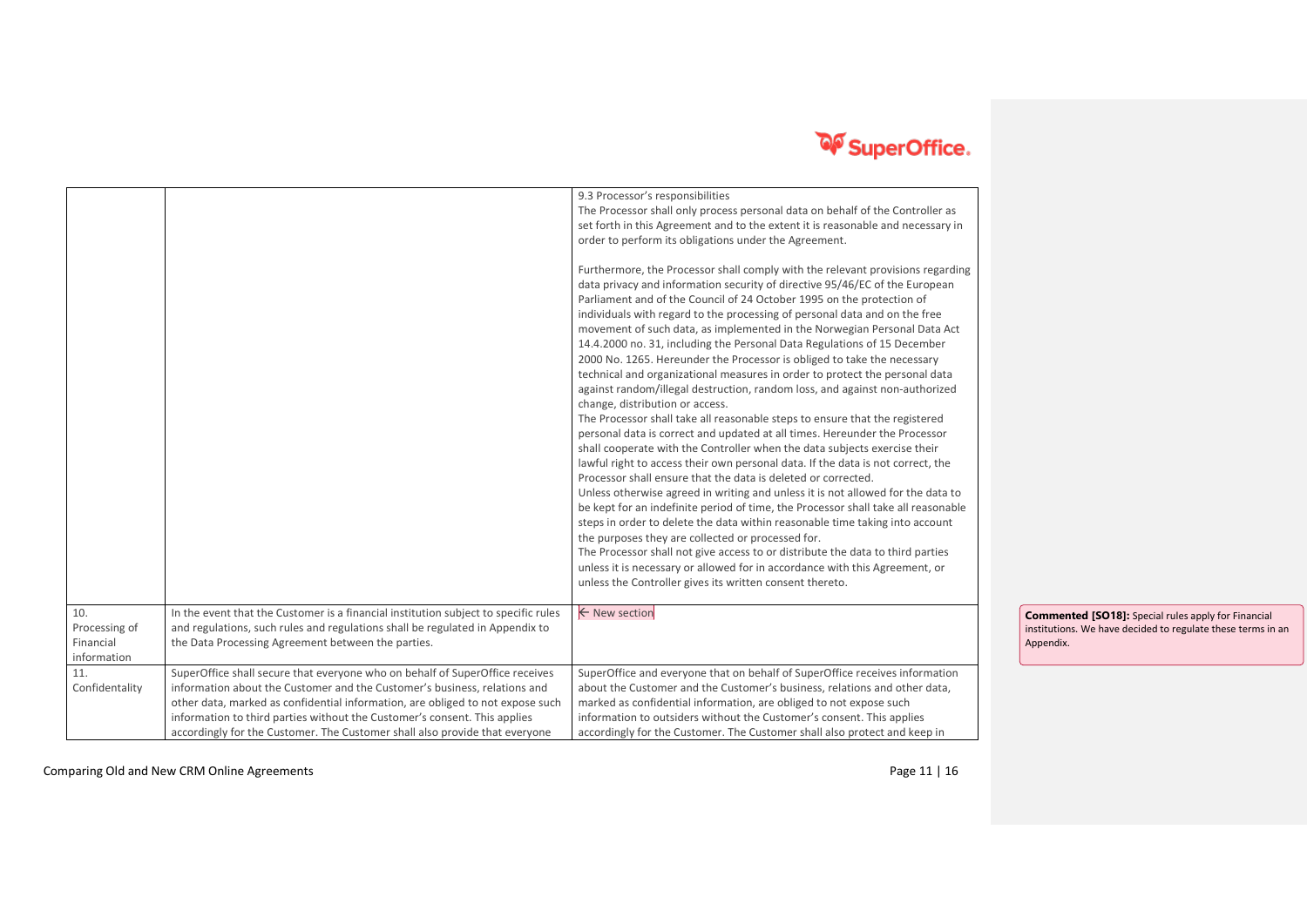

|      |              | that act on behalf of Customer protect and keep confidential all other               | secrecy all other information that SuperOffice provides to the Customer, or       |                                                                  |
|------|--------------|--------------------------------------------------------------------------------------|-----------------------------------------------------------------------------------|------------------------------------------------------------------|
|      |              | information that SuperOffice provides to the Customer, or information that the       | information that the Customer becomes aware of; to the extent that the            |                                                                  |
|      |              | Customer becomes aware of; to the extent that the Customer understands or            | Customer should have understood that the information is SuperOffice               |                                                                  |
|      |              | should have understood that the information is SuperOffice's confidential            | confidential information. The obligation to keep confidential information         |                                                                  |
|      |              | information. The obligation to keep information confidential shall remain in         | secret shall remain in force after expiry of this Agreement.                      |                                                                  |
|      |              | force after expiry of this Agreement.                                                |                                                                                   |                                                                  |
| 12.  |              | The monthly subscription fees payable for access to the Service are specified        | The monthly subscription fee payable for access to the Service is specified on    |                                                                  |
|      | Fees and     | on the Initial Order form. The price is calculated on the basis of the total         | the Agreement's order form. The price is calculated on the basis of the total     | Commented [SO22]: It used to be "Users", now it is "User         |
|      | payments     | number of users in each User Plan in effect at any given time. If the Customer       | number of users made available to the Service, times the price in effect at any   | Plans". This was introduced in 2015 and all our customers        |
|      |              | orders access for additional users and User Plans, cf. clause 12.4 below, the        | given time. If the Customer orders access for additional users, cf. clause 12     | are currently using the official pricelist. This clause does not |
| 12.1 |              | price per user is the then current SuperOffice official price or, if applicable, the | below, the price per user is the then current SuperOffice standard price or, if   | represent any change of terms, pricing or invoicing practice.    |
|      | Subscription | agreed price. The Customer shall be invoiced for added users according to User       | applicable, the agreed price. The Customer shall be invoiced for added users      |                                                                  |
| Fees |              | Plans for the period from the time the order has been confirmed by                   | for the period from the order has been confirmed by SuperOffice and to the        | Commented [SO19]: It used to called «Invoicing Period",          |
|      |              | SuperOffice and to the end of the current Invoicing interval. For subsequent         | end of the current Invoicing period. Added users will be included in the total    | now it is "Invoicing Interval". Basically the same, but          |
|      |              | Invoicing intervals, added users will be included in the total number of users       | number of users based to calculate the invoice fee for subsequent Invoicing       | according to an improved clause 3 - Definitions.                 |
|      |              | per User Plan, when calculating the Subscription fee.                                | periods. If the agreed storage space is reaching the limit according to the       |                                                                  |
|      |              |                                                                                      | agreement, SuperOffice will send a notification as it happens and the invoice     | <b>Commented [SO23]:</b> In the new agreement described as       |
|      |              | The Agreement shall be invoiced per Invoice interval in advance. The invoice         | fee for additional storage will be included for the subsequent Invoicing periods. | "Metered Service".                                               |
|      |              | shall cover a period according to the agreed Invoice interval. The first Invoice     |                                                                                   |                                                                  |
|      |              | interval shall be calculated with effect from the turn of the month following        | The Agreement shall be invoiced in advance. The invoice shall cover a period of   |                                                                  |
|      |              | the Agreement date.                                                                  | 3 months. The first invoice period shall be calculated from the turn of the       | <b>Commented [SO20]:</b> A more flexible opportunity than the    |
|      |              |                                                                                      | month following the Agreement date. SuperOffice shall deduct any fee              | fixed set of 3 months in the old agreement.                      |
|      |              | The Customer may change the Invoice interval. The change will have effect            | reductions as a result of the unavailability of the Service, cf. clause 4.        |                                                                  |
|      |              | from the next Invoice interval. Prices and subscription fees will be adjusted        |                                                                                   |                                                                  |
|      |              | according to SuperOffice's official price list.                                      | Other amounts shall be invoiced after the relevant service has been performed     | <b>Commented [SO24]:</b> This is moved to Clause 16 in the       |
|      |              |                                                                                      | and at the agreed prices. SuperOffice may change the prices for the Services      | new agreement. It is still 4 months' notice.                     |
|      |              | This Subscription Agreement is a continuous agreement that runs until                | with 4 months prior notice, with effect from the start of the following Invoice   |                                                                  |
|      |              | terminated by any of the parties according to the provisions in clause 13.           | period                                                                            |                                                                  |
|      |              |                                                                                      |                                                                                   | <b>Commented [SO21]:</b> A new section to describe the more      |
|      |              | The Customer accepts that all sales documents and reminders are sent                 |                                                                                   | state-of-the-art way of digital communication.                   |
|      |              | electronically. When SuperOffice has not been provided with an option to             |                                                                                   |                                                                  |
|      |              | email or e-invoice the sales document, SuperOffice is according to local             |                                                                                   |                                                                  |
|      |              | legislation required to send the sales document per post. In these cases,            |                                                                                   | <b>Commented [SO25]:</b> Usage Limits and "Metered Services"     |
|      |              | SuperOffice will charge an invoice fee per sales document.                           |                                                                                   | is something we introduced as new services in 2015, and it is    |
| 12.2 |              | In the Service, some resources/features are limited to a specified usage level.      | ← New section                                                                     | part of our official Price List. We have now included a          |
|      | Usage Limits | These resources and limits are specified in the official price list (i.e. size of    |                                                                                   | description of this in the new MSA.                              |
|      |              | storage, no. of mailings, etc). Usage exceeding these limits, are invoiced on a      |                                                                                   |                                                                  |

Comparing Old and New CRM Online Agreements **Page 12** | 16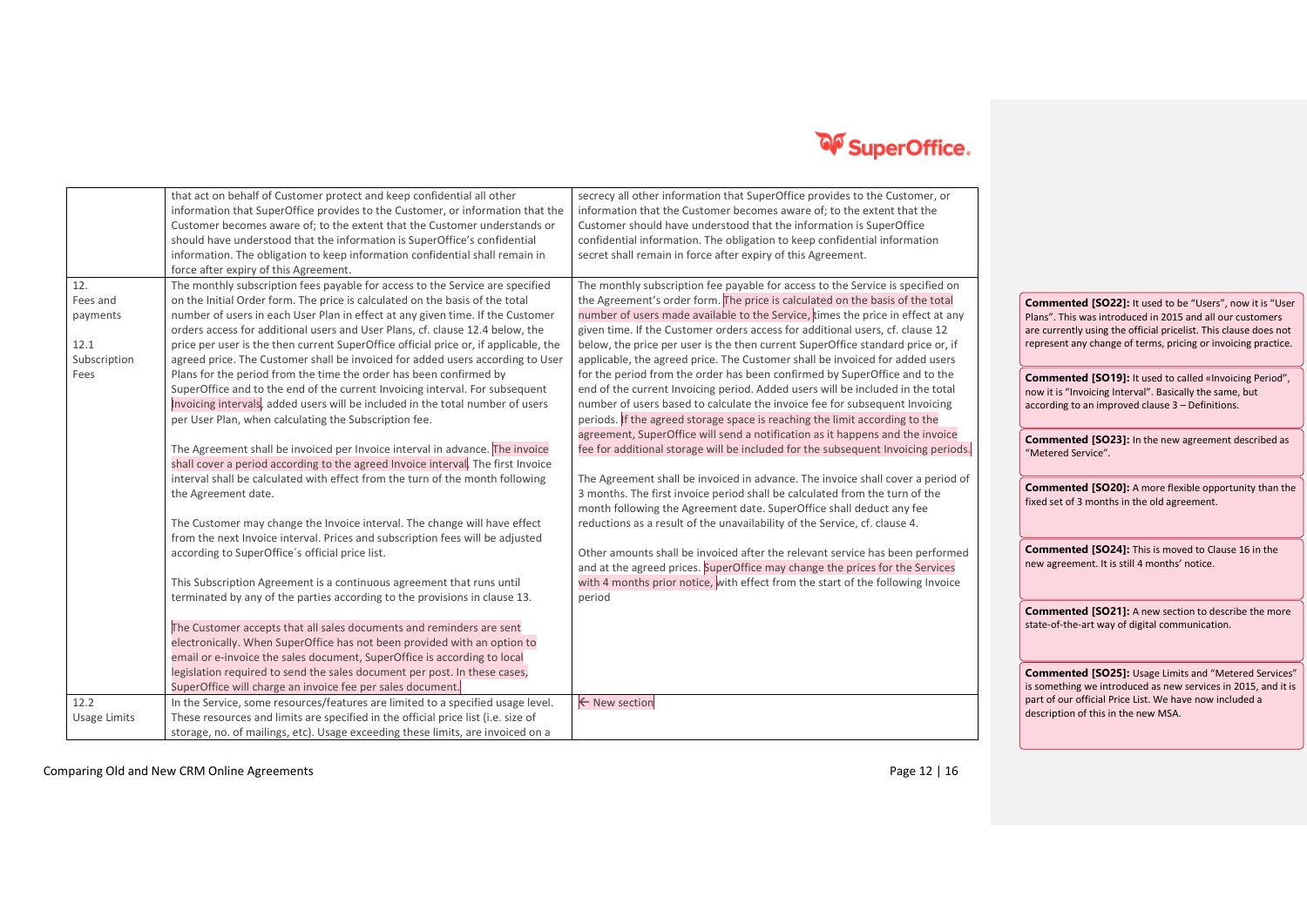|                                                         | Pay-per-use principle as a "Metered Service" in addition to the price of<br>Users/User Plans and added to the subsequent Invoicing interval. Actual and<br>current usage of metered services is available for Customer' administrators in<br>the Service' Administration module.                                                                                                                                                                                                                                                                                                                                                                                                                                                                                                                                |                                                                                                                                                                                                                                                                                                                                                                                                                                                                                                                                                                                                                                                                                                                                            |                                                                                                                                                                                                 |
|---------------------------------------------------------|-----------------------------------------------------------------------------------------------------------------------------------------------------------------------------------------------------------------------------------------------------------------------------------------------------------------------------------------------------------------------------------------------------------------------------------------------------------------------------------------------------------------------------------------------------------------------------------------------------------------------------------------------------------------------------------------------------------------------------------------------------------------------------------------------------------------|--------------------------------------------------------------------------------------------------------------------------------------------------------------------------------------------------------------------------------------------------------------------------------------------------------------------------------------------------------------------------------------------------------------------------------------------------------------------------------------------------------------------------------------------------------------------------------------------------------------------------------------------------------------------------------------------------------------------------------------------|-------------------------------------------------------------------------------------------------------------------------------------------------------------------------------------------------|
| 12.3<br>Additional<br>services<br>12.4<br>Amendments to | Remuneration for other services, such as approved consulting fees, shall be<br>invoiced after the relevant service has been performed and at the agreed<br>prices.<br>Customer may expand the Agreement to cover additional users at any time.<br>The order shall be issued by the person with the authority to commit the                                                                                                                                                                                                                                                                                                                                                                                                                                                                                      | ← New section<br>Customer can expand the Agreement to cover additional users at any time.<br>These orders shall be issued by e-mail or by using an order form. The order                                                                                                                                                                                                                                                                                                                                                                                                                                                                                                                                                                   | <b>Commented [SO26]:</b> To make things clear, we have just<br>added what everybody thinks is fair: as a customer you pay<br>for the service when it's done and at the price we have<br>agreed. |
| the number of<br>users                                  | Customer. The order is binding for Customer when issued and becomes part of<br>the Agreement upon SuperOffice's confirmation of the order. The order will be<br>implemented after SuperOffice has confirmed the order. Thereafter, the order<br>is part of this Agreement.<br>The Customer can reduce the number of users per User Plan for the Service.                                                                                                                                                                                                                                                                                                                                                                                                                                                        | shall be issued by the person with the authority to commit the Customer, as<br>specified on the Agreement's order form. The order is binding for Customer<br>when issued, and becomes a part of the Agreement upon SuperOffice's<br>confirmation of the order via e-mail. The order will be implemented after<br>SuperOffice in writing has confirmed the order. Thereafter, the order is a part<br>of this Agreement.                                                                                                                                                                                                                                                                                                                     |                                                                                                                                                                                                 |
|                                                         | The reduction of the number of users covered by this Agreement must be done<br>in writing. Reductions will have effect from the end of the current Invoice<br>interval, under the provision that a written notice of such reduction is sent and<br>received at least 30 days prior to the end of the running Invoice interval. If the<br>reduction notice is not issued in accordance with this provision, the<br>Subscription fee will not be reduced until the subsequent Invoice interval, in<br>which this provision of 30 days' notice is satisfied. Downgrading a User Plan to<br>a User Plan with less functionality, may cause loss of content, features or<br>capacity of the Service as available to Customer under Customer Account, and<br>SuperOffice does not accept any liability for such loss. | The Customer can reduce the number of users for the service. The reduction of<br>the number of users covered by this Agreement must be done in writing.<br>Reductions will have effect from the end of the current Agreement period,<br>under the provision that a written notice of such reduction is sent and received<br>at least 30 days prior to the end of the running Agreement period. If the<br>reduction notice is not issued in accordance with this provision, the Agreement<br>fee will not be reduced until the subsequent Agreement period in which this<br>provision of 30 days' notice is satisfied. Downgrading Your Service Plan (From<br>Professional to Standard) may cause loss of content, features, or capacity of |                                                                                                                                                                                                 |
|                                                         |                                                                                                                                                                                                                                                                                                                                                                                                                                                                                                                                                                                                                                                                                                                                                                                                                 | the Service as available to You under Your Account, and SuperOffice does not<br>accept any liability for such loss.                                                                                                                                                                                                                                                                                                                                                                                                                                                                                                                                                                                                                        | Commented [SO27]: Same meaning, but the term «User"<br>is changed to the current term "User Plan".                                                                                              |
| 13.<br>Termination of<br>Agreement                      | Each party may terminate the Agreement. The termination of the Agreement<br>must be done in writing and will have effect from the end of the running<br>Agreement period. If the customer terminates before the end of the current<br>Agreement period, the customer will still have to pay for the entire Agreemen<br>period. A written notice of termination shall be sent to the other party at least<br>30 days prior to the end of the Agreement period. The termination shall not<br>involve any form of refund of the compensation and shall only indicate that the<br>Agreement will not be extended for a subsequent Agreement period.                                                                                                                                                                 | Each party can terminate the Agreement. The termination of the Agreement<br>must be done in writing and will have effect from the end of the running<br>Agreement period. If the customer terminates before the end of the current<br>Agreement period, the customer will still have to pay for the entire Agreement<br>period. A written notice of termination shall be sent to the other party at least<br>30 days prior to the end of the Agreement period. The termination shall not<br>involve any form of refund of the compensation and shall only indicate that the<br>Agreement will not be extended for the next Agreement period.                                                                                               |                                                                                                                                                                                                 |

Comparing Old and New CRM Online Agreements **Page 13** | 16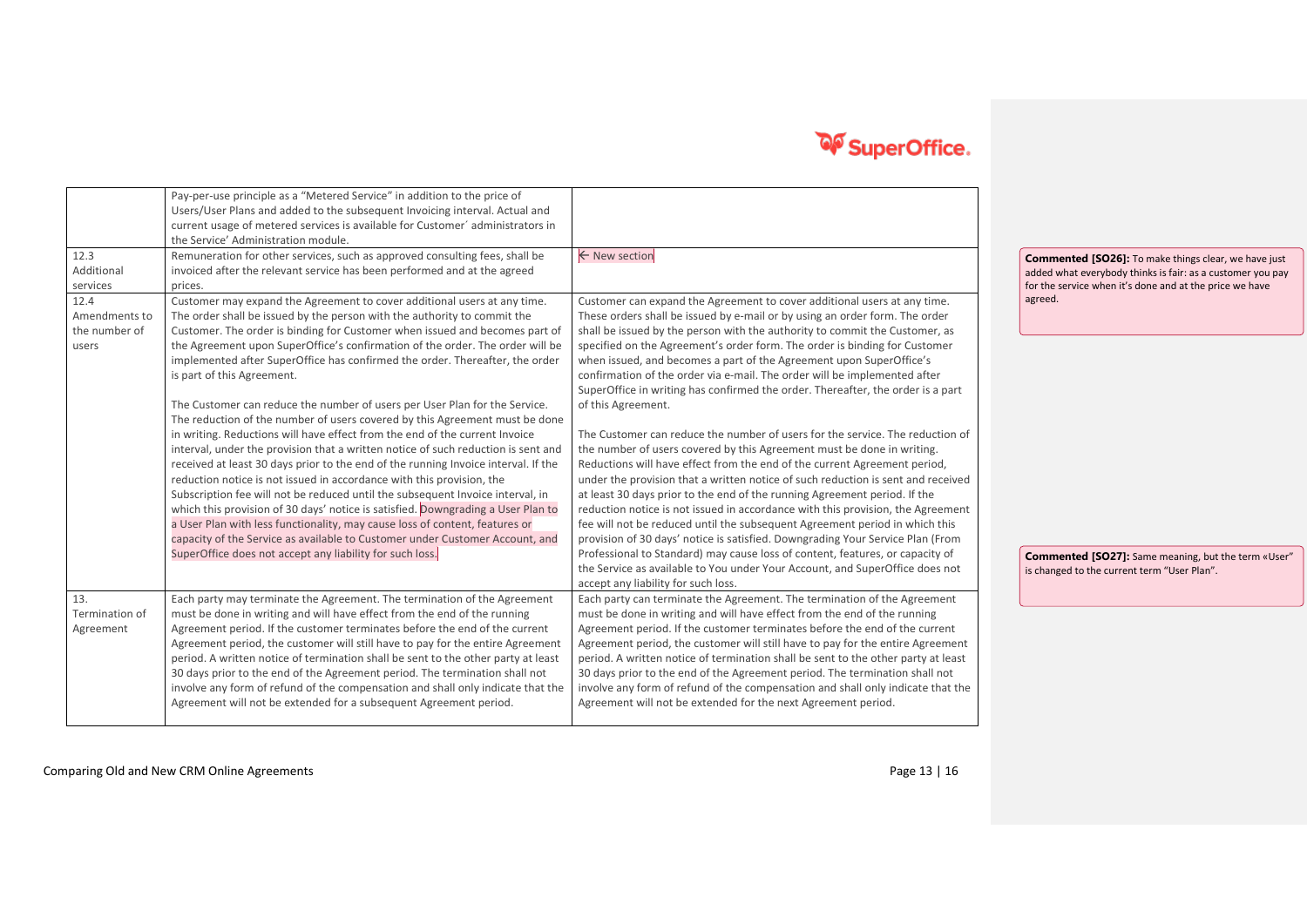

|                              | If the notice of termination is not issued in accordance with the provisions in<br>the first paragraph, the Agreement shall be automatically renewed for a new<br>Invoice interval.                                                                                                                                                                                                                                                                                                                                                                                                                                                             | If the notice of termination is not issued in accordance with the provisions in<br>the first paragraph, the Agreement shall be automatically renewed for a new<br>Agreement period.                                                                                                                                                                                                                                                                                                                                                                          |                                                                                                                     |
|------------------------------|-------------------------------------------------------------------------------------------------------------------------------------------------------------------------------------------------------------------------------------------------------------------------------------------------------------------------------------------------------------------------------------------------------------------------------------------------------------------------------------------------------------------------------------------------------------------------------------------------------------------------------------------------|--------------------------------------------------------------------------------------------------------------------------------------------------------------------------------------------------------------------------------------------------------------------------------------------------------------------------------------------------------------------------------------------------------------------------------------------------------------------------------------------------------------------------------------------------------------|---------------------------------------------------------------------------------------------------------------------|
|                              | If the Customer fails to make payments when payments are due, or falls into<br>arrears or otherwise does not fulfill its obligations pursuant to the Agreement<br>SuperOffice shall have the right to terminate the Agreement with immediate<br>effect. SuperOffice shall have the right to suspend user login, when<br>outstanding payments remain after notice from SuperOffice.                                                                                                                                                                                                                                                              | If the Customer does not pay amounts when due, or otherwise does not fulfill<br>its obligations pursuant to the Agreement, SuperOffice shall have the right to<br>terminate the Agreement with immediate effect. SuperOffice shall have the<br>right to suspend user login, when outstanding payments remain after notice<br>from SuperOffice.                                                                                                                                                                                                               |                                                                                                                     |
|                              | Transfer of data<br>The Customer will have an option to receive a copy of its data from the Service<br>and must request this from SuperOffice with at least 3 working days prior<br>notice. Upon the termination of the Agreement, the Customer's main user (the<br>Administrator), will be directed to a web-site where documents in a .zip file<br>and the database in a .bak file can be downloaded. After 30 days following<br>termination, all data belonging to the Customer will be removed from<br>SuperOffice's servers and facilities, unless SuperOffice is obligated to keep data<br>due to requirements set down in mandatory law. | Transfer of data<br>The Customer will have an option to retrieve a copy of its data from the Service<br>and must request such retrieval from SuperOffice with at least 3 working days<br>prior notice. Upon the termination of the Agreement, the Customer's main<br>user (the Administrator), will be directed to a special URL when logging in with<br>the option to download documents in a .zip file and the database in a .bak file.<br>After 30 days, all data belonging to the Customer will be removed from<br>SuperOffice's servers and facilities. |                                                                                                                     |
|                              | SuperOffice may assist the Customer in converting data to another format as<br>specified by the Customer. SuperOffice will invoice accrued time as a result of<br>such provision and conversion of data according to SuperOffice prevailing rates<br>for such assistance. Such assistance requires that all outstanding payments are<br>settled by the Customer.                                                                                                                                                                                                                                                                                | SuperOffice can consent to assist in converting data to another format as<br>specified by the Customer. SuperOffice will invoice accrued time as a result of<br>such provision and conversion of data according to SuperOffice prevailing rates<br>for such assistance. SuperOffice reserves the right to withhold, Customer data<br>for any breach of this Agreement, including, non-payment.                                                                                                                                                               | Commented [SO28]: I.e. the GDPR requirements.<br>Commented [SO30]: To withhold customer data based on               |
| 14.<br>Transfer of<br>Rights | SuperOffice can in whole or partly, transfer its rights and/or obligations<br>pursuant to this Agreement, as long as this does not hinder the performance of<br>the Agreement. This should be announced if possible with a 30 days' notice.<br>The Customer cannot transfer its rights and obligations pursuant to this<br>Agreement without SuperOffice's written approval. Such approval cannot be                                                                                                                                                                                                                                            | SuperOffice can in whole or partly, transfer its rights and/or obligations<br>pursuant to this Agreement, as long as this does not substantially hinder the<br>performance of the Agreement. The Customer cannot transfer its rights and<br>obligations pursuant to this Agreement without SuperOffice written approval.<br>Such approval cannot be unreasonably rejected. SuperOffice can in whole or                                                                                                                                                       | such reasons have been removed from our new agreement.<br>Commented [SO29]: That is fair, isn't it?                 |
|                              | unreasonably withheld. SuperOffice may in whole or partly let its obligations<br>pursuant to the Agreement be performed by a third party, and SuperOffice<br>may use sub-suppliers.<br>SuperOffice is still fully responsible for the Service towards the Customer also                                                                                                                                                                                                                                                                                                                                                                         | partly let its obligations pursuant to the Agreement be performed by a third<br>party.                                                                                                                                                                                                                                                                                                                                                                                                                                                                       | <b>Commented [SO31]:</b> We did not use to have one, so we<br>have set a time-limit to ourselves to provide notice. |
|                              | when using such sub-suppliers.                                                                                                                                                                                                                                                                                                                                                                                                                                                                                                                                                                                                                  |                                                                                                                                                                                                                                                                                                                                                                                                                                                                                                                                                              | <b>Commented [SO32]:</b> This is a GDPR requirement.                                                                |

Comparing Old and New CRM Online Agreements **Page 14** | 16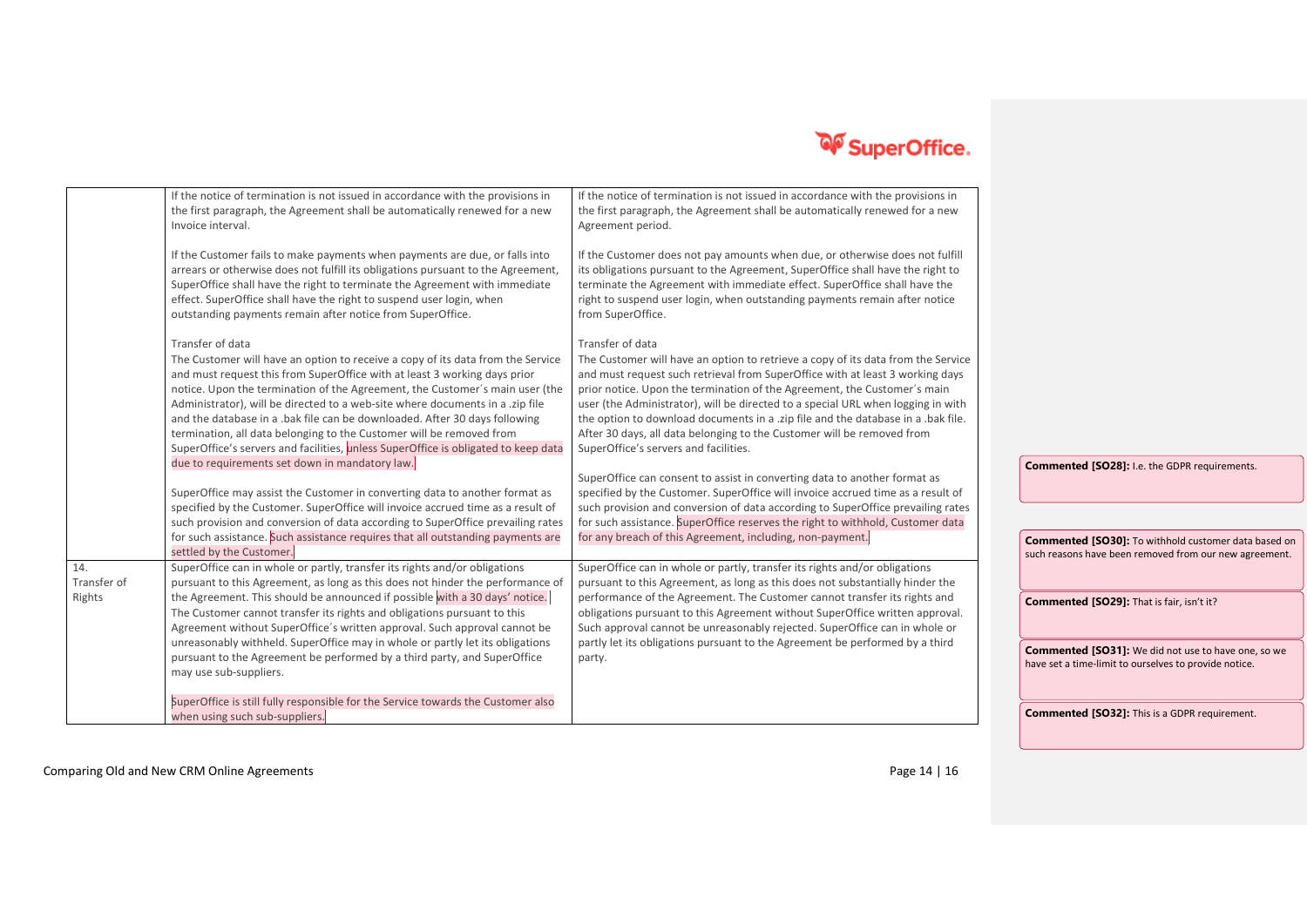| 15.                     | The Customer is obligated to provide SuperOffice with contact details,               | The Customers agrees that SuperOffice in its marketing can refer to the          |                                                              |
|-------------------------|--------------------------------------------------------------------------------------|----------------------------------------------------------------------------------|--------------------------------------------------------------|
| Customer and            | including full name, email and mobile phone, on primary contacts responsible         | Customer and its usage of the Software. The Customer agrees that SuperOffice     | <b>Commented [SO33]:</b> We did not want to assume this was  |
| user                    | for system administration, security and agreements. SuperOffice will store           | from time to time can send the Customer relevant information, including          | acceptable by everyone, so we removed it from the new        |
| communication           | contact details on all users of the service. See clause 9 in this agreement, the     | marketing materials from SuperOffice, unless the Customer specifically asks      | agreement.                                                   |
|                         | SuperOffice Privacy Statement and the Data Processing Agreement for further          | not to receive such information. Note that because this Service is an online     |                                                              |
|                         | details.                                                                             | software application, it may be necessary to send all Customers important        |                                                              |
|                         |                                                                                      | information or notification related to the operation of the Service from time to | Commented [SO34]: This has been removed in                   |
|                         | All changes in the Customer's contact information, including address changes         | time. Such notifications include any who otherwise have opted-out from           | compliance with GDPR.                                        |
|                         | and changes of the Customer's contact person with the authority to commit            | receiving relevant information. SuperOffice will not at any times provide        | You will have to subscribe our newsletters to get "marketing |
|                         | the Customer, shall be communicated in writing to SuperOffice. The Customer          | Customer data or personal information to any third party for any purpose         | material" these days.                                        |
|                         | undertakes to provide correct information regarding the User's identity and a        | other than assisting SuperOffice in the operation and delivery of the Service.   |                                                              |
|                         | correct and legitimate e-mail address at all times. The Customer agrees that         |                                                                                  |                                                              |
|                         | SuperOffice from time to time may send the Customer and Users relevant               | All changes in the Customer's contact information, including address changes     |                                                              |
|                         | and/or important information about the service, unless the Customer                  | and changes of the Customer's contact person with the authority to commit        |                                                              |
|                         | specifically asks not to receive such information. Note that because this Service    | the Customer, shall in writing be communicated to SuperOffice. The Customer      |                                                              |
|                         | is an centralized online software service, it may be necessary from time to time     | undertakes to provide correct information regarding the User's identity and a    |                                                              |
|                         | to send all Customers and Users important information or notifications related       | correct and legitimate e-mail address at all times.                              |                                                              |
|                         | to the operation of the Service. Such notifications can be sent all users,           |                                                                                  |                                                              |
|                         | regardless of their subscriptions preferences and consents.                          |                                                                                  |                                                              |
| 16.                     | SuperOffice reserves the right to make amendments to the terms and                   | SuperOffice reserves the right to make amendments to the terms and               |                                                              |
| Modifications to        | conditions of this Agreement with 4 months prior notice. If amendments are           | conditions of this Agreement with 4 months prior notice, with effect from the    |                                                              |
| <b>Terms of Service</b> | governed in a clause of this Agreement, the stated prior notice applies. All         | start of the following Invoice period. If amendments are governed in a clause    |                                                              |
|                         | Customers will be informed of such amendments by email or through the                | of this Agreement, the stated prior notice applies. All Customers will be        |                                                              |
|                         | information being made available on SuperOffice's websites, Trust Center or          | informed of such amendments by email or through the information being            |                                                              |
|                         | Customer Community.                                                                  | made available on SuperOffice's websites or Customer support pages.              |                                                              |
| 17.                     | SuperOffice warrants that SuperOffice is the sole owner and holder of any and        | ← New section                                                                    | <b>Commented [SO35]:</b> GDPR compliance issues.             |
| Intellectual            | all the Intellectual Property Rights required for the delivery of the Service to its |                                                                                  |                                                              |
| Property and            | Customers. SuperOffice warrants that the SuperOffice software will at all times      |                                                                                  |                                                              |
| data Ownership          | comply with applicable laws and regulations such as laws pertaining to               |                                                                                  |                                                              |
|                         | competition, taxation, corruption and accounting and that SuperOffice has all        |                                                                                  |                                                              |
|                         | required regulatory licenses, permits and authorizations to provide the Service.     |                                                                                  |                                                              |
|                         | Customer shall own the Customer Data. SuperOffice shall not acquire any right,       |                                                                                  |                                                              |
|                         | title or interest to the Customer Data and SuperOffice shall not use the             |                                                                                  |                                                              |
|                         | Customer Data for any other purpose than as strictly needed to provide the           |                                                                                  |                                                              |
|                         | SaaS services in accordance with this Agreement.                                     |                                                                                  |                                                              |

#### Comparing Old and New CRM Online Agreements **Page 15** | 16